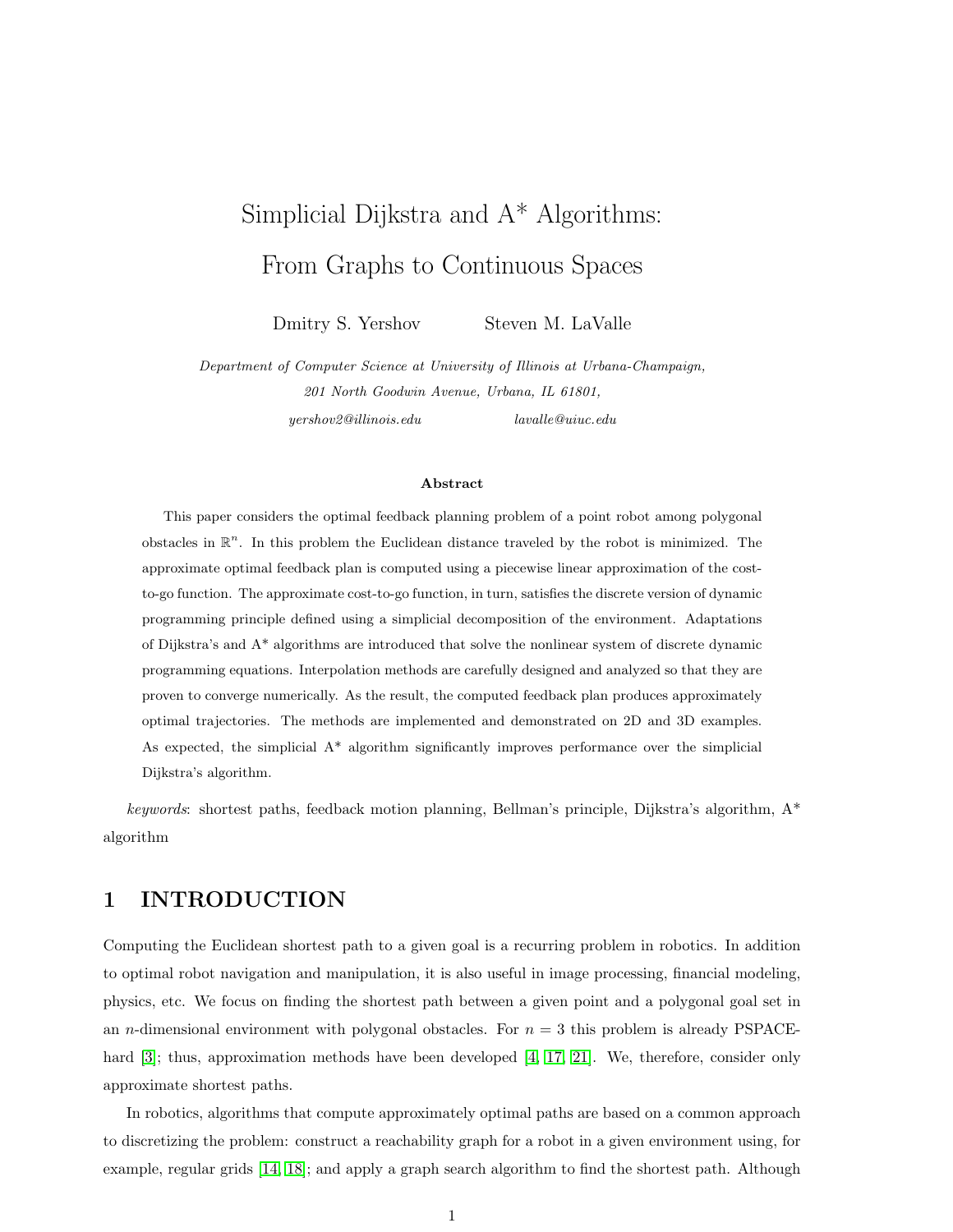<span id="page-1-0"></span>this approach is appealingly intuitive, the computed control signals do not necessarily converge to the optimal control signal as the graph resolution increases.

An improved approach is the continuous optimal control formulation of the shortest path problem [\[5,](#page-17-2) [7\]](#page-17-3). The optimal feedback plan (solution to the optimal control problem) gives the shortest path when integrated. In this case, the space of possible feedback plans is discretized instead of the path space. This provides flexibility in choosing the optimal path from a continuum of all possible paths. Moreover, this approach does not require an implementation of path following controllers; instead, the motion strategy is naturally given by the feedback plan. In this sense, the control-theoretic approach can be considered as an optimal version of a motion planning using navigation functions [\[19\]](#page-18-4).

Algorithms proposed in this paper expand upon the control-theoretic approach outlined above. The main advantages of the new method are:

- The feedback plan is defined through interpolation, thereby providing control values at every point in space, not just at a discrete set of points. Moreover, the interpolation technique is introduced for spaces of any dimension and a general simplicial decomposition of the environment, extending existing interpolation techniques beyond regular grids in 2D or 3D [\[21\]](#page-18-1) and 2D triangulations of manifolds [\[13\]](#page-18-5).
- The interpolation scheme inherits the causality property of the original problem. We exploit this property to build a Dijkstra-like [\[6\]](#page-17-4) algorithm to solve the resulting system of nonlinear equations in one sweep through the domain. This provides an extremely efficient algorithm for computing a feedback plan with an asymptotic running time  $O(N \log N)$  (here N is the number of vertices in the simplicial decomposition).
- In case the initial point is known, we further reduce the computational cost by proposing a continuous version of the  $A^*$  algorithm [\[10\]](#page-18-6). Introducing the heuristic into the interpolation-based algorithm is nontrivial, and care must be taken to ensure that the system of discrete dynamic programming equations is solved correctly.
- The theoretical framework sketched in this paper provides error bounds for the proposed algorithms. This analysis paves the way for showing convergence of the approximate path to the optimal path as the resolution of the simplicial discretization is refined.

The proposed approach concerns computations only, and it closely resembles the numerical analysis framework for the Eikonal equation in [\[20\]](#page-18-7). In this respect, our method is different from [\[7,](#page-17-3) [14,](#page-18-2) [18\]](#page-18-3), which address the problem of simultaneous plan computation, path execution and dynamic replanning. However, the approach can be thought of as a planner that, if embedded into simultaneous execution and replanning framework, possibly leads to an even more general interpolation-based methodology.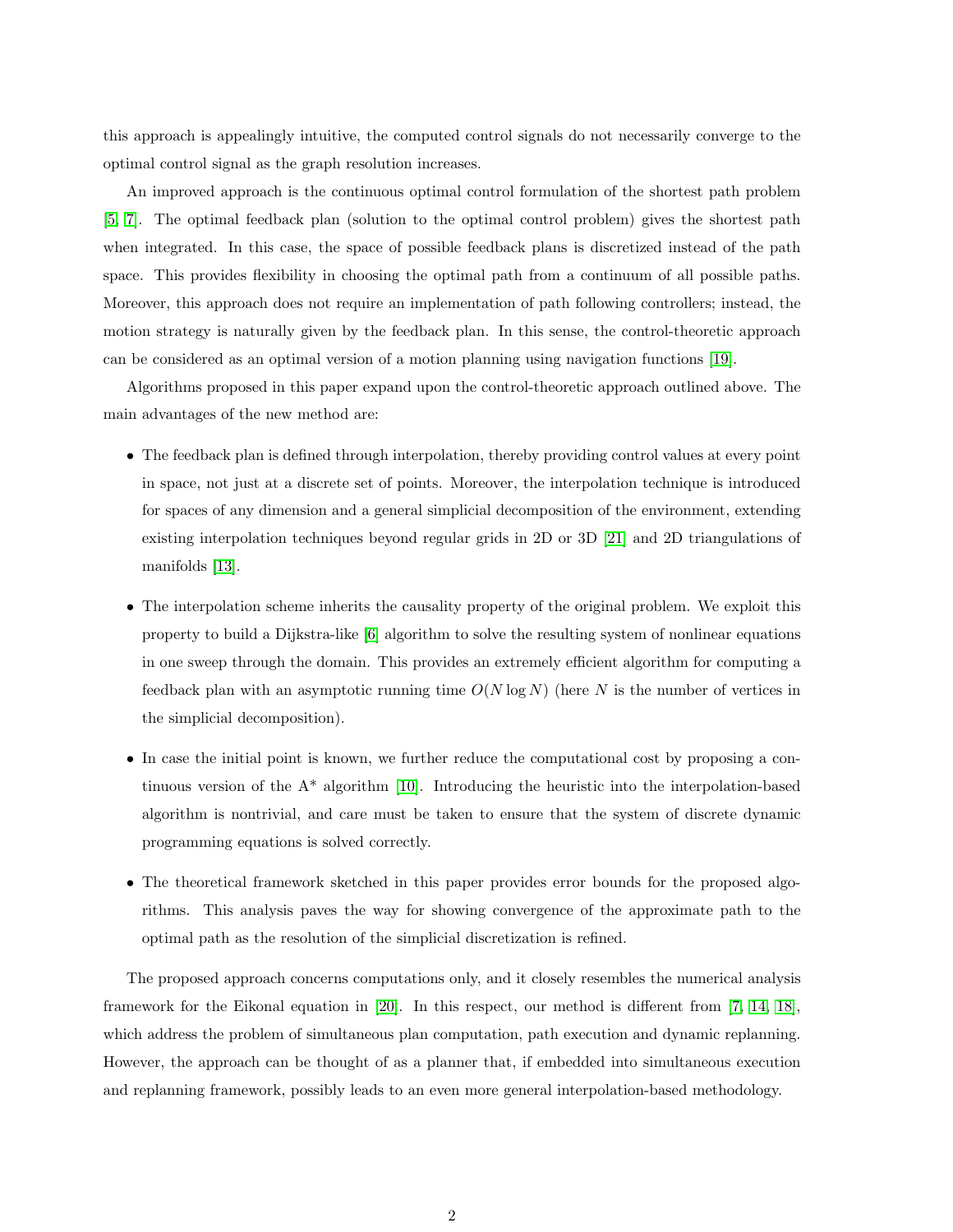## <span id="page-2-3"></span>2 PROBLEM FORMULATION

Consider the problem of optimal feedback planning in a *n*-dimensional Euclidean space. High dimensional environments may arise, for example, from considering the configuration space of a robot. Assume that the robot's trajectory,  $x : [0, T_f] \to \mathbb{R}^n$  (here  $T_f$  is a final time), are restricted by global constraints only. Hence, the motion model is

<span id="page-2-0"></span>
$$
\dot{x}(t) = u(t), \quad x(0) = x_{\text{init}} \,, \tag{1}
$$

in which  $u : [0, T_f] \to U$  is a control signal, and  $U \subset \mathbb{R}^n$  is a compact input set. The global constraints, however, require  $x(t) \in X_{\text{free}} = \mathbb{R}^n \setminus X_{\text{obs}}$  for all  $t \in [0, T_f]$ , in which  $X_{\text{obs}}$  is an open set with  $(n-1)$ dimensional polygonal boundary that represents obstacles. Finally, assume the goal set,  $X_{\text{goal}} \subset X_{\text{free}}$ , is closed and has a nonempty interior and polygonal boundary. The problem is to find  $u$  that navigates the robot along the shortest path from  $x_{\text{init}}$  to  $X_{\text{goal}}$ , while avoiding obstacles. In this paper, we focus on computing the optimal feedback plan to find such  $u$ .

Formally a feedback plan can be described as a vector valued function  $F: X_{\text{free}} \to U$ , which returns the control signal at given position, that is,  $u = F(x)$ . Thus, the motion model [\(1\)](#page-2-0) becomes

<span id="page-2-1"></span>
$$
\dot{x}(t) = F(x(t)), \quad x(0) = x_{\text{init}}.
$$
\n(2)

The problem of optimal feedback planning is to find  $F$ , such that x is the shortest collision-free path between  $x_{\text{init}}$  and  $X_{\text{goal}}$ . Generally, we may consider discontinuous feedback plans, and hence the Filippov solution in [\(2\)](#page-2-1) is assumed [\[8\]](#page-17-5).

It is well known that the optimal feedback plan can be derived from the  $cost-to-qo$  function,  $V(x)$ , which satisfies Bellman's equation [\[2\]](#page-17-6):

<span id="page-2-2"></span>
$$
V(x) = \liminf_{\delta \to 0} \inf_{h \in B(\delta)} \left\{ V(x+h) + ||h|| \right\},\tag{3}
$$

in which  $B(\delta)$  is a ball of radius  $\delta$  centered at the origin. Once  $V(x)$  is known,  $F(x) = -\nabla V(x)$  is the optimal feedback plan.

To summarize, the main goal of this paper is to compute the cost-to-go function, and use the result to derive the optimal feedback plan.

## 3 NUMERICAL APPROACH

Equation [\(3\)](#page-2-2) admits an analytical solution in special cases. For example, if there are no obstacles in the environment,  $V(x)$  is simply given by the distance function to  $X_{\text{goal}}$ . For a two-dimensional environment with polygonal obstacles, this problem can be solved exactly by visibility graph methods [\[12\]](#page-18-8) or continuous Dijkstra method [\[11,](#page-18-9) [15,](#page-18-10) [16\]](#page-18-11). However, the exact solution is unknown under general conditions, and thus we must rely on a numerical approximation. In this section we construct a piecewise linear approximate solution, and prove that it converges to the exact solution.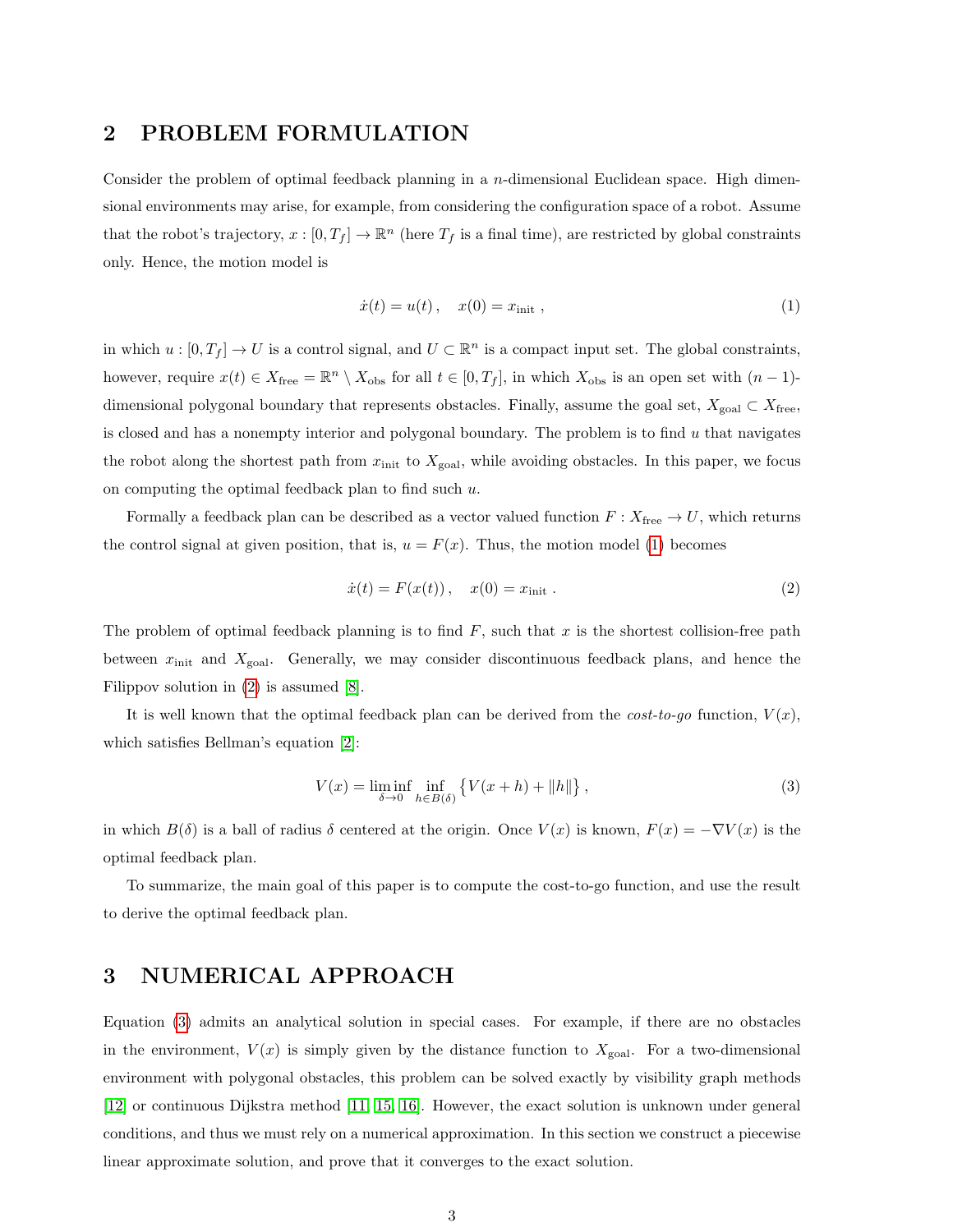#### <span id="page-3-3"></span>3.1 Piecewise linear approximation

First, we construct a simplicial discretization of  $X_{\text{free}}$  by choosing a set of vertices  $X_{\text{d}} = \{x_i \in X_{\text{free}} |$  $1 \leq i \leq N$  (a subset of  $X_{\text{free}}$ ). Define an abstract simplicial complex,  $\mathcal{T} = \{T \subseteq \{1, ..., N\}\}$ , such that if  $T' \subseteq T \in \mathcal{T}$ , then  $T' \in \mathcal{T}$ . In this case, T' is called a *face* of T; if additionally  $T' \neq T$ , then it is called a *proper face* of  $T$ . In this regard, the notion of (proper) faces is parallel to the notion of (proper) subsets. Next, denote a geometric representation of simplex  $T \in \mathcal{T}$  as  $X_T$  such that  $X_T$  is the convex hull of the set  $\{x_i\}_{i\in T}$ . The tuple  $(X_d, \mathcal{T})$  is called a simplicial complex if any two simplices intersect over the common proper face only, that is, for any T and T' in  $\mathcal{T}$ ,  $X_T \cap X_{T'} = X_{T \cap T'}$ . Finally, a simplicial complex discretizes  $X_{\text{free}}$ , if  $\bigcup_{T \in \mathcal{T}} X_T = X_{\text{free}}$ . For simplicity, we refer to a simplicial discretization of  $X_{\text{free}}$  as a mesh on  $X_{\text{free}}$ .

Second, build a piecewise linear approximation  $\hat{V}$  of the cost-to-go function, using a mesh on  $X_{\text{free}}$ . Let the approximation take value  $\hat{V}_i$  at vertex  $x_i$ . Define  $\hat{V}(x)$  by linear interpolation within any simplex  $T$ , the geometric description of which contains  $x$ :

<span id="page-3-2"></span><span id="page-3-1"></span>
$$
\hat{V}(x) = \hat{V}\left(\sum_{i \in T} \alpha_i x_i\right) \triangleq \sum_{i \in T} \alpha_i \hat{V}_i,
$$
\n(4)

in which  $\alpha_i \geq 0$  for all i, and  $\sum_{i \in T} \alpha_i = 1$ . The values  $\alpha_i$  are called *barycentric coordinates* of x within  $X_T$ . The approximation is completely determined by its values at the vertices of a mesh through  $(4)$ .

Since a piecewise linear function cannot satisfy [\(3\)](#page-2-2) under general conditions, we introduce a discrete version of Bellman's principle by considering  $(3)$  at points of  $X_d$  only:

$$
\hat{V}(x_i) = \min_{T \in \mathcal{N}(i)} \inf_{x \in X_{T_i}} \left\{ \hat{V}(x) + ||x_i - x|| \right\},\tag{5}
$$

in which  $\mathcal{N}(i) = \{T \in \mathcal{T} \mid i \in T\} \subset \mathcal{T}$  is a set of simplices incident to vertex  $x_i$  and  $T_i = T \setminus \{i\}$  is a proper face of simplex  $X_T$  opposite vertex  $x_i$ .

To construct a fully discrete numerical method we closely follow [\[20\]](#page-18-7) by using linear interpolation [\(4\)](#page-3-1) to solve minimization problem [\(5\)](#page-3-2) at each vertex. A similar discretization for the Hamilton-Jacobi-Bellman equation is introduced in [\[1\]](#page-17-7) based on upwind differencing, whereas our approach is based directly on discretization of the dynamic programming principle (firstly introduced in [\[21\]](#page-18-1)), and it generalizes to high-dimensional meshes.

#### 3.2 Numerical convergence

As with most mesh-based numerical methods, *computational error* depend crucially on the mesh quality. The computational error can be defined using a function space norm of the difference between the costto-go function and its approximation. Unlike the standard norms defined on vector spaces, norms on function spaces are not all equivalent. Thus, it is possible that an algorithm converges in one norm but

<span id="page-3-0"></span><sup>&</sup>lt;sup>1</sup>If the boundary of  $X_{\text{free}}$  is not a polygonal set, then a simplicial discretization may not exist. Although, it is still possible to find a simplicial complex such that  $\bigcup_{T \in \mathcal{T}} X_T \subset X_{\text{free}}$ , and the difference  $X_{\text{free}} \setminus \bigcup_{T \in \mathcal{T}} X_T$  is "small". In this case the shortest path in  $X_{\text{free}}$  can be approximated by the shortest path in the simplicial complex.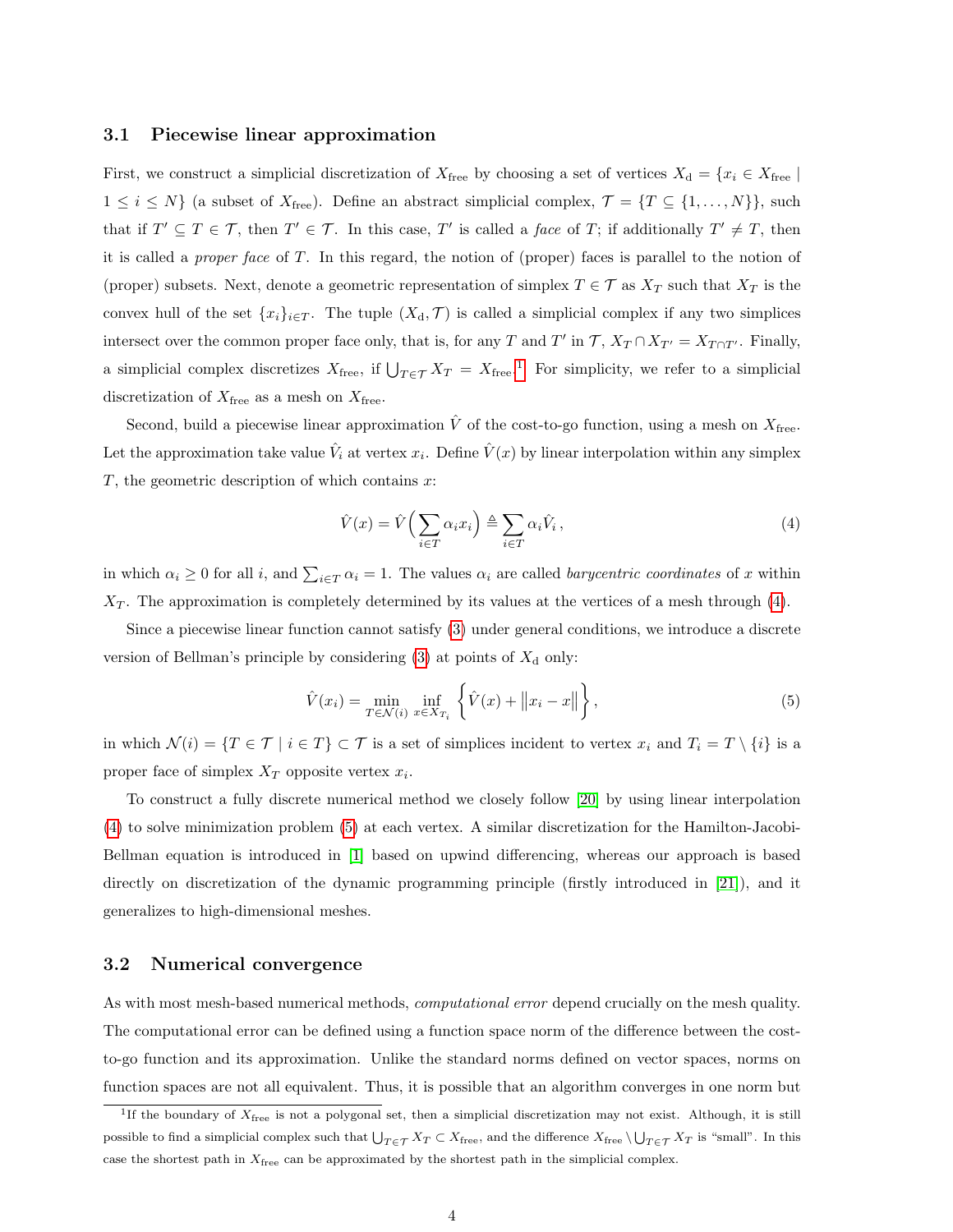not in another. In this paper, we define the computational error using sup-norm

$$
Error = \sup_{x \in X_{\text{free}}} |V(x) - \hat{V}(x)|.
$$
 (6)

Moreover, the convergence in  $L_p$ -norm for all  $p \geq 1$  follows from the convergence in sup-norm. Thus, proving the convergence in sup-norm is a stronger result.

Further, we introduce a mesh quality parameter

$$
h = \max_{T \in \mathcal{T}} \max_{i,j \in T} ||x_i - x_j||. \tag{7}
$$

This parameter is defined by the diameter of the largest simplex in a given mesh. Additionally, h can be reduced if mesh refinement techniques are applied, for example, in 2D each triangle can be split by its midsegments into four triangles effectively reducing  $h$  by a factor of two.

Before we formulate our main result it is useful to introduce some common notation. Let, V be a solution to [\(3\)](#page-2-2) such that the norm of the Hessian matrix of V is uniformly bounded by M in  $X_{\text{free}}^2$  $X_{\text{free}}^2$ . Further, let  $\hat{V}$  be a solution to [\(5\)](#page-3-2) and  $\hat{V}'$  be a piecewise linear function such that  $\hat{V}'$  is linear on each  $X_T$  and  $\hat{V}'(x_i) = V(x_i)$  for all  $i \in \{1, ..., N\}$ . Finally, we define  $[x, x'] = \{tx + (1-t)x'|0 \le t \le 1\}$  for any two points  $x$  and  $x'$ .

The next three lemmas provide the basis, essential to prove the main global error result.

<span id="page-4-4"></span>Lemma 1 (Local Interpolation Error). In the notation above,

$$
|V(x) - \hat{V}'(x)| \le Mh^2. \tag{8}
$$

<span id="page-4-1"></span>*Proof.* Assume  $x \in X_T$  for some simplex  $T \in \mathcal{T}$ , and the barycentric coordinates of x in  $X_T$  are  $\{\alpha_i\}_{i \in T}$ . By definition

<span id="page-4-2"></span>
$$
x = \sum_{i \in T} \alpha_i x_i \quad \text{and} \quad \hat{V}'(x) = \sum_{i \in T} \alpha_i V(x_i).
$$
 (9)

On the other hand, using Taylor series expansion, we establish that

$$
V(x) = \sum_{i \in T} \alpha_i V(x) = \sum_{i \in T} \alpha_i (V(x_i) + \nabla V(x) \cdot (x - x_i) + \frac{1}{2} (x - x_i)^T H V(x) (x - x_i) + \mathcal{O}(h^3)). \tag{10}
$$

Consider the second term in the expansion:

$$
\sum_{i \in T} \alpha_i \nabla V(x) \cdot (x - x_i) = \nabla V(x) \cdot \left( \sum_{i \in T} \alpha_i (x - x_i) \right) = \nabla V(x) \cdot \left( x - \sum_{i \in T} \alpha_i x_i \right) = 0 \tag{11}
$$

Thus, it follows, from  $(9)$ – $(11)$  and the triangle inequality, that

<span id="page-4-3"></span>
$$
|V(x) - \hat{V}'(x)| \le \sum_{i \in T} \alpha_i \frac{1}{2} |(x - x_i)^T H V(x) (x - x_i)| + |\mathcal{O}(h^3)|.
$$
 (12)

<span id="page-4-0"></span> $2$ The Hessian matrix of V may not be uniformly bounded in a small neighborhood of a critical point, in which the optimal trajectory changes its direction, for example, a corner of an obstacle. Nevertheless, the set of all critical points has measure zero. Moreover, it is possible to approximate  $V$  with a smoother function  $V'$ , which has the uniformly bounded Hessian matrix. Thus, we may assume without loss of generality, that  $V$  is sufficiently smooth.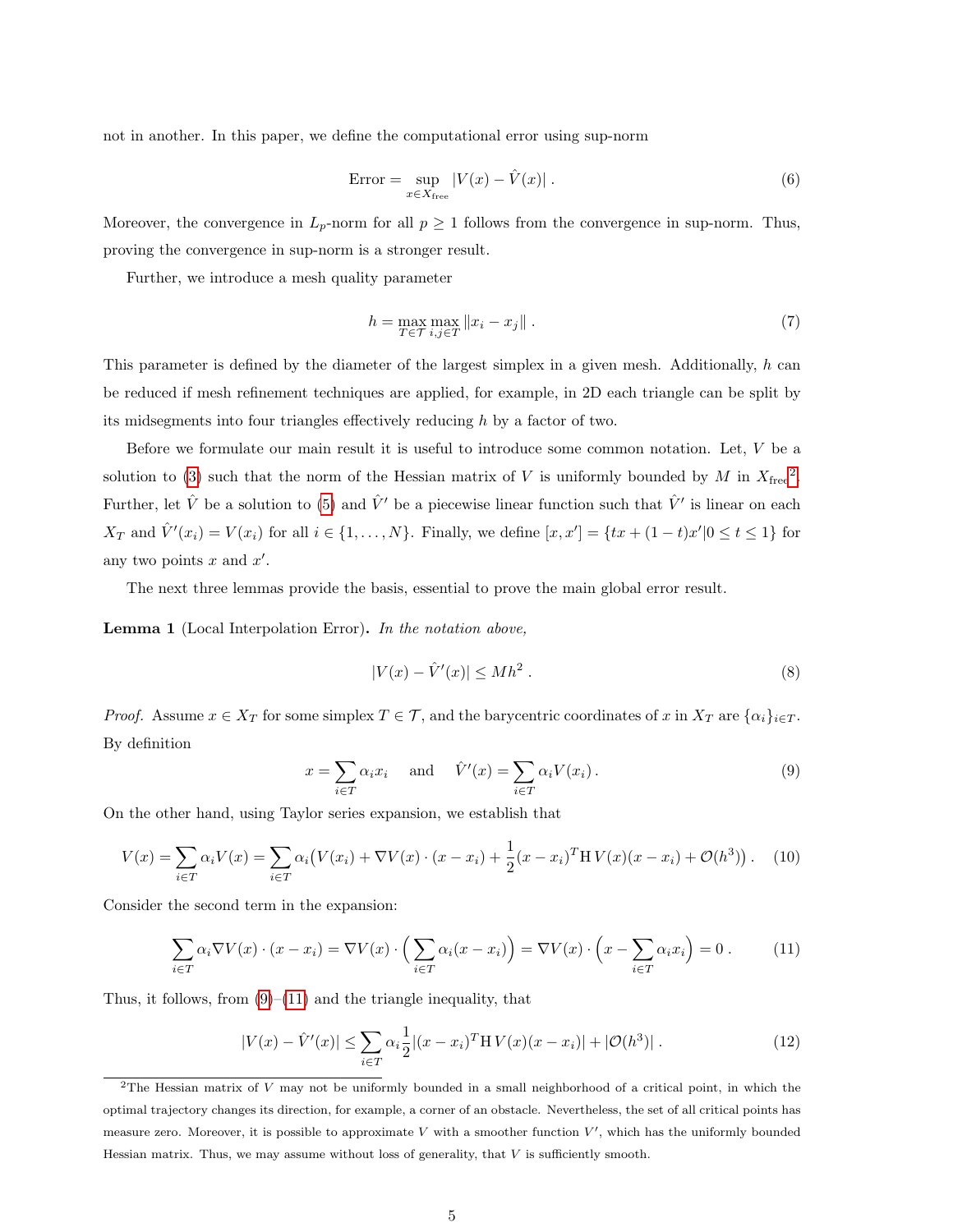In the expression above, the first term on the right-hand-side is bounded by  $\frac{1}{2}Mh^2$ . Moreover, we can bound the second term on the right-hand-side by  $\frac{1}{2}Mh^2$ , for sufficiently small h. Substituting these bounds in [\(12\)](#page-4-3), we finalize the proof.

<span id="page-5-3"></span>**Lemma 2** (Local Minimization Problem Error). In the notation above, for all  $i \in \{1, \ldots, N\}$ 

$$
\left| \min_{T \in \mathcal{N}(i)} \min_{x \in X_{T_i}} \left\{ \hat{V}'(x) - \hat{V}'(x_i) - ||x - x_i|| \right\} \right| \le M h^2. \tag{13}
$$

Proof. The proof follows from Lemma [1](#page-4-4) and [\(3\)](#page-2-2).

<span id="page-5-6"></span>**Lemma 3** (Local Dependency). Assume  $\hat{V}$  is a linear function defined on  $X_T$  for some simplex  $T \in \mathcal{T}$ . For all  $k \in T$ , let

<span id="page-5-0"></span>
$$
x_k^* = \underset{x \in X_{T_k}}{\arg \min} \{ \hat{V}(x) - \hat{V}(x_k) + ||x - x_k|| \} . \tag{14}
$$

If  $\nabla \hat{V}$  is a nonzero covector field, then for any  $i, j \in T$  at most one of the following holds:

- 1. The intersection of  $[x_i, x_i^*]$  with the interior of  $X_T$  is nonempty;
- 2. The intersection of  $[x_j, x_j^*]$  with the interior of  $X_T$  is nonempty.

*Proof.* Since  $\hat{V}$  is linear in  $X_T$ ,  $\nabla \hat{V}$  is a constant covector field in  $X_T$ , which we denote as  $\nabla_T \hat{V}$ . Thus, [\(14\)](#page-5-0) is equivalent to

<span id="page-5-2"></span>
$$
x_k^* = \underset{x \in X_{T_k}}{\arg \min} \left\{ \nabla_T \hat{V} \cdot \frac{x - x_k}{\|x - x_k\|} \right\}. \tag{15}
$$

Assume to the contrary that conditions 1 and 2 hold. Thus, both  $[x_i, x_i^*]$  and  $[x_j, x_j^*]$  pass through the interior of  $X_T$ , and the constraints  $x \in X_{T_i}$  and  $x \in X_{T_j}$  are inactive<sup>[3](#page-5-1)</sup>. Therefore, the result of [\(15\)](#page-5-2) can be achieved considering the corresponding unconstrained minimization problems. Thus, both  $x_i - x_i^*$ and  $x_j - x_j^*$  must be collinear with  $\nabla_T \hat{V}$ , which is impossible for nondegenerate  $X_T$  and  $\nabla_T \hat{V} \neq 0$ .

<span id="page-5-7"></span>**Theorem 4** (Global Error). In the notation above, there exists C such that for sufficiently small  $h > 0$ ,

$$
Error \le Ch. \tag{16}
$$

*Proof.* From the definition of  $\hat{V}$  and compactness of  $\bigcup_{T \in \mathcal{N}(i)} X_{T_i}$  it follows that for all  $i \in \{1, ..., N\}$ there exist  $x_i^* \in \bigcup_{T \in \mathcal{N}(i)} X_{T_i}$  such that

<span id="page-5-5"></span><span id="page-5-4"></span>
$$
\hat{V}(x_i) = \hat{V}(x_i^*) + \|x_i^* - x_i\|.
$$
\n(17)

Similarly, using Lemma [2,](#page-5-3) we find  $x_i^{**} \in \bigcup_{T \in \mathcal{N}(i)} X_{T_i}$  such that

$$
\left|\hat{V}'(x_i^{**}) - \hat{V}'(x_i) + \|x_i^{**} - x_i\|\right| \le Mh^2.
$$
\n(18)

<span id="page-5-1"></span><sup>3</sup>See complementary slackness in Karush-Kuhn-Tucker conditions.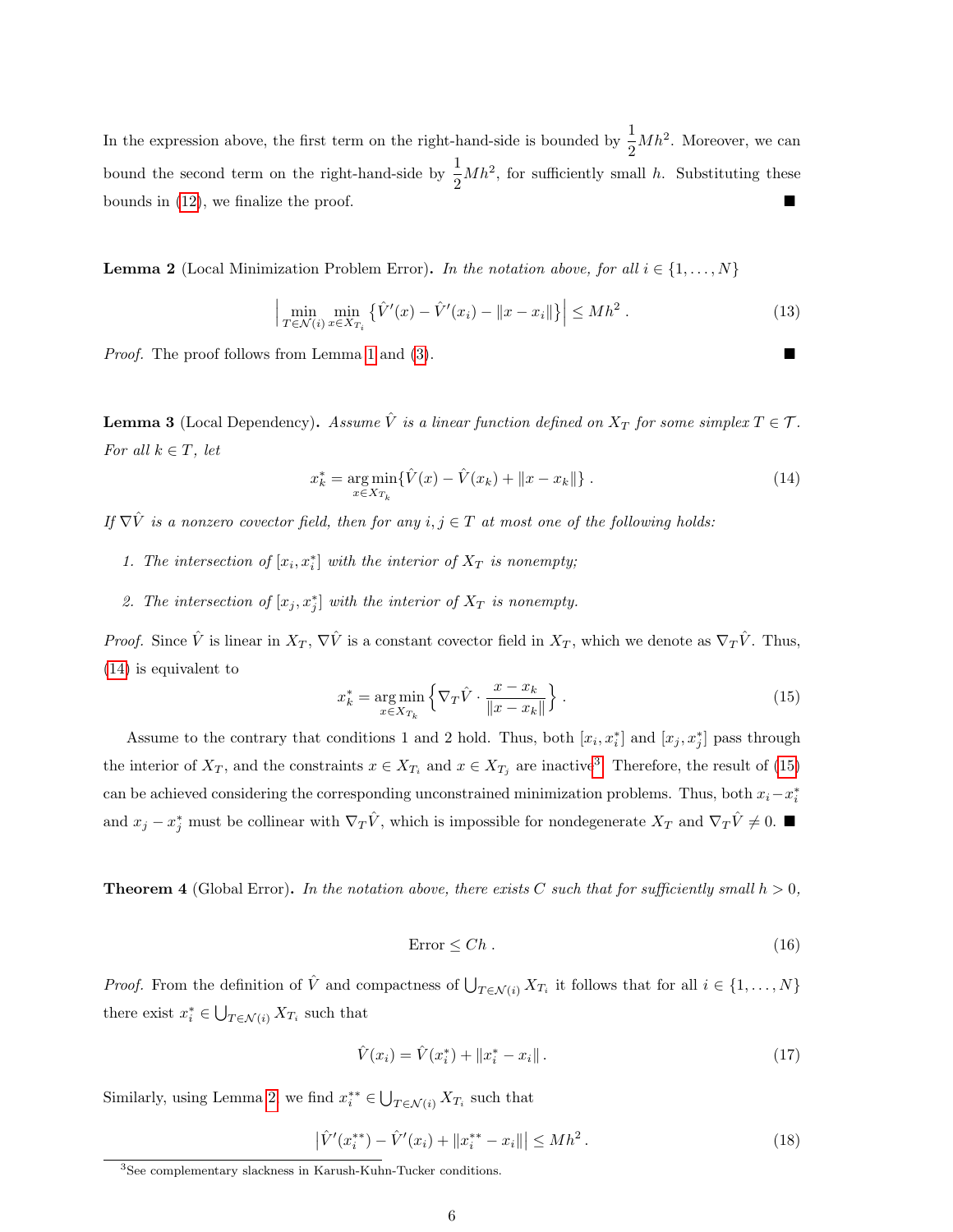We define  $T_i^*$  and  $T_i^{**}$  to be such that  $x_i^* \in X_{T_i^*}$  and  $x_i^{**} \in X_{T_i^{**}}$ .

<span id="page-6-1"></span>For given  $x_i$ , consider two piecewise discontinuous paths: Let the first path be defined as  $\tilde{x} : [0, K] \rightarrow$  $X_{\text{free}}$  such that  $\tilde{x}(k-0) = x_{j(k)}$  and  $\tilde{x}(k+0) = x_{j(k)}^*$ , in which  $\{j(k)\}_{k=0}^K$  is such that  $j(k+1) \in T_{j(k)}^*$ ,  $j(0) = i$ , and  $x_{j(K)} \in X_{\text{goal}}$ . An example of  $\tilde{x}$  is sketched in Fig. [1.](#page-6-1) Similarly, the second path is defined as  $\tilde{x}' : [0, K'] \to X_{\text{free}}$ , with the difference that  $\tilde{x}'(k-0) = x_{j'(k)}$  and  $\tilde{x}'(k+0) = x_{j'(k)}^{**}$ , in which  ${j'(k)}_{k=0}^{K'}$  is such that  $j'(k+1) \in T_{j'(k)}^{**}$ ,  $j'(0) = i$ , and  $x_{j'(K')} \in X_{\text{goal}}$ .



Figure 1: An example of a piecewise discontinuous path  $\tilde{x}$  such that  $\tilde{x}(0) = x_i$  and  $\tilde{x}(K) \in X_{\text{goal}}$ .

Consider the function  $\hat{V}(\tilde{x}) : [0, K] \to \mathbb{R}$ . On one hand, using  $\hat{V}(\tilde{x}(K)) = 0$   $(\tilde{x}(K) = x_{j(K)} \in X_{\text{goal}})$ , we derive

$$
\int_0^K -\frac{\mathrm{d}}{\mathrm{d}t}\hat{V}(\tilde{x}(t))\,\mathrm{d}t\,=\,\sum_{k=0}^{K-1}\left(\hat{V}(x_{j(k)})-\hat{V}(x_{j(k)}^*)\right)=\hat{V}(x_i)+\sum_{k=1}^{K-1}\left(\hat{V}(x_{j(k)})-\hat{V}(x_{j(k-1)}^*)\right). \tag{19}
$$

On the other hand, using the linearity of  $\hat{V}$  on  $[x_{j(k)}, x^{*}_{j(k)}]$  for all  $0 \leq k \leq K$ , we derive from [\(17\)](#page-5-4)

$$
\int_0^K -\frac{\mathrm{d}}{\mathrm{d}t} \hat{V}(\tilde{x}(t)) \,\mathrm{d}t = \int_0^K -\nabla \hat{V}(\tilde{x}(t)) \cdot \dot{\tilde{x}}(t) \,\mathrm{d}t =
$$
\n
$$
= \sum_{k=0}^{K-1} \int_k^{k+1} -\nabla \hat{V}(\tilde{x}(t)) \cdot (x_{j(k)}^* - x_{j(k)}) \,\mathrm{d}t = \sum_{k=0}^{K-1} \|x_{j(k)}^* - x_{j(k)}\| = L, \quad (20)
$$

in which  $L$  is a total length of the line segments of  $\tilde{x}$ . It follows from the above that

<span id="page-6-3"></span><span id="page-6-2"></span>
$$
\hat{V}(x_i) = \sum_{k=1}^{K-1} \left( \hat{V}(x_{j(k-1)}^*) - \hat{V}(x_{j(k)}) \right) + L \tag{21}
$$

Similarly, considering  $\hat{V}(\tilde{x}')$  and repeating the above steps, we show that

$$
\hat{V}(x_i) \le \sum_{k=1}^{K'-1} \left( \hat{V}(x_{j'(k-1)}^{**}) - \hat{V}(x_{j'(k)}) \right) + L', \qquad (22)
$$

in which  $L'$  is a total length of the line segments of  $\tilde{x}'$ . The inequality arises due to the nonoptimality of  $x_j^{**}$  when substituted into [\(5\)](#page-3-2).

Relations for  $\hat{V}'(x_i)$  similar to [\(21\)](#page-6-2) and [\(22\)](#page-6-3) are established by considering functions  $\hat{V}'(\tilde{x})$  and  $\hat{V}'(\tilde{x}')$  and using Lemma [2](#page-5-3) and [\(18\)](#page-5-5):

$$
\hat{V}'(x_i) \le \sum_{k=1}^{K-1} \left( \hat{V}'(x_{j(k-1)}^*) - \hat{V}'(x_{j(k)}) \right) + L(1 + Mh^2)
$$
\n(23)

<span id="page-6-0"></span><sup>&</sup>lt;sup>4</sup>Here the notation  $\tilde{x}(k-0)$  and  $\tilde{x}(k+0)$  refers to the left and right limits of function  $\tilde{x}$  at point k respectively.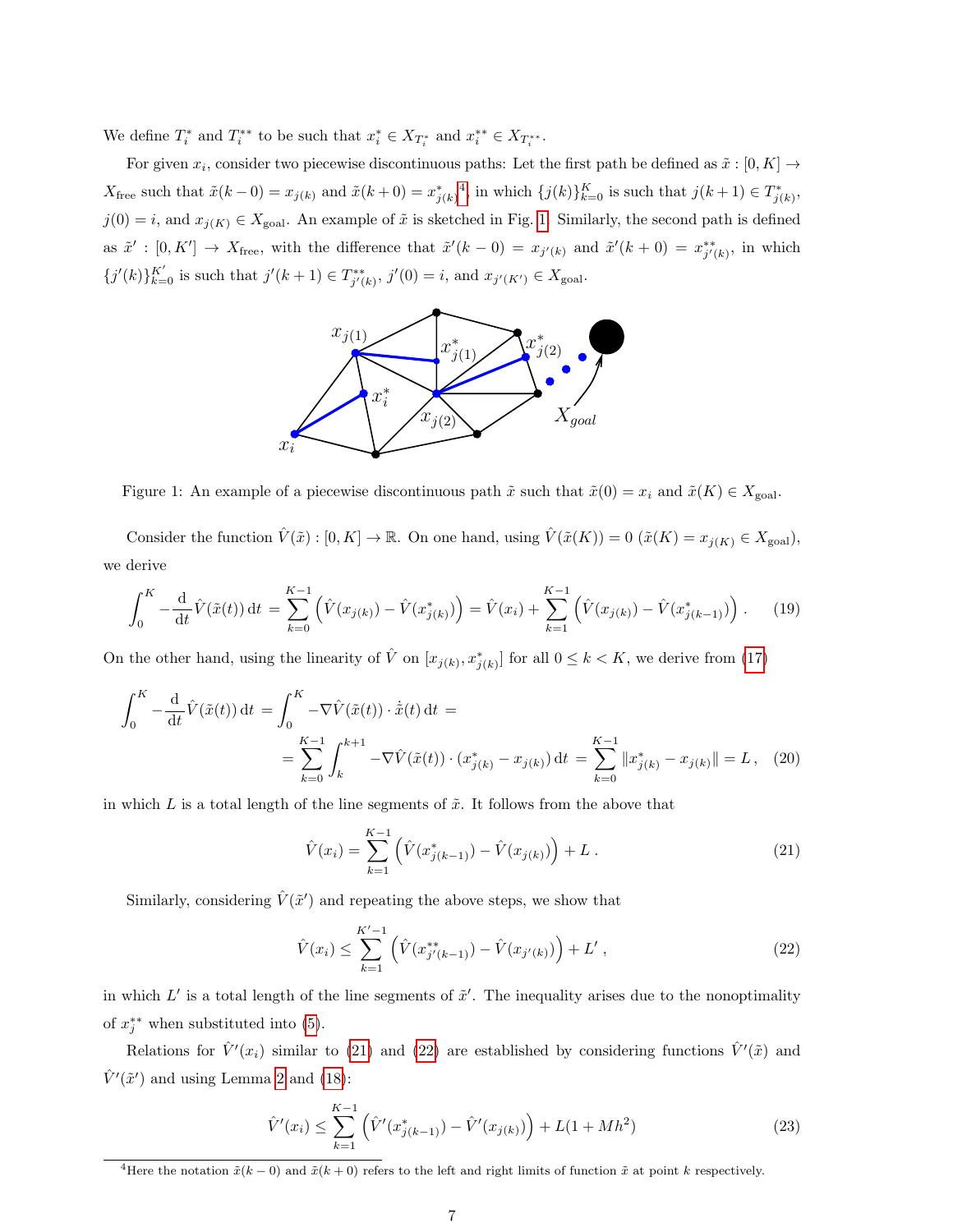<span id="page-7-0"></span>and

<span id="page-7-4"></span><span id="page-7-1"></span>
$$
\hat{V}'(x_i) \ge \sum_{k=1}^{K'-1} \left( \hat{V}'(x_{j'(k-1)}^{**}) - \hat{V}'(x_{j'(k)}) \right) + L'(1 - Mh^2). \tag{24}
$$

From relations [\(21\)](#page-6-2) – [\(24\)](#page-7-0), the upper and lower bounds on the difference  $\hat{V}' - \hat{V}$  at point  $x_i$  are provided as follows:

$$
\hat{V}'(x_i) - \hat{V}(x_i) \le \sum_{k=1}^{K-1} \left( \hat{V}'(x_{j(k-1)}^*) - \hat{V}(x_{j(k-1)}^*) + \hat{V}(x_{j(k)}) - \hat{V}'(x_{j(k)}) \right) + L M h^2 \tag{25}
$$

<span id="page-7-2"></span>and

$$
\hat{V}(x_i) - \hat{V}'(x_i) \le \sum_{k=1}^{K'-1} \left( \hat{V}(x_{j'(k-1)}^{**}) - \hat{V}'(x_{j'(k-1)}^{**}) + \hat{V}'(x_{j'(k)}) - \hat{V}(x_{j'(k)}) \right) + L'Mh^2. \tag{26}
$$

It follows from the definition of  $\{j(k)\}_{k=0}^K$  and  $\{j'(k)\}_{k=0}^{K'}$ , the linearity of  $\hat{V}$  and  $\hat{V}'$ , and Lemma [3](#page-5-6) that  $\{j(k)\}_{k=0}^K$  and  $\{j'(k)\}_{k=0}^K$  have no cycles. Moreover,

$$
|\hat{V}(x_{j(k-1)}^*) - \hat{V}'(x_{j(k-1)}^*)| \le |\hat{V}(x_{j(k)}) - \hat{V}'(x_{j(k)})|
$$
\n(27)

and

$$
|\hat{V}(x_{j'(k-1)}^{**}) - \hat{V}'(x_{j'(k-1)}^{**})| \leq |\hat{V}(x_{j'(k)}) - \hat{V}'(x_{j'(k)})|.
$$
\n(28)

Therefore, inequalities [\(25\)](#page-7-1) and [\(26\)](#page-7-2) can be solved recursively in  $K$  and  $K'$ .

Note that both  $L$  and  $L'$  are bounded by the maximum geodesic distance in  $X_{\text{free}}$ , denoted as  $diam(X_{free})$ , and independent of h. Let  $C_1$  be the ratio between the largest and the smallest simplex diameters, which can be fixed for various h. It follows that K and K' are bounded by  $C_1 \text{diam}(X_{\text{free}})/h$ . Thus, we establish that

<span id="page-7-3"></span>
$$
|\hat{V}'(x_i) - \hat{V}(x_i)| \le 2C_1(\text{diam}(X_{\text{free}}))^2 M h. \tag{29}
$$

Finally, using Lemma [1](#page-4-4) and the triangle inequality, the upper bound on the computational error is derived from [\(29\)](#page-7-3):

$$
\text{Error} \le \sup_{x \in X_{\text{free}}} |\hat{V}(x) - \hat{V}'(x)| + \sup_{x \in X_{\text{free}}} |\hat{V}'(x) - V(x)| \le 2C_1(\text{diam}(X_{\text{free}}))^2 M h + M h^2. \tag{30}
$$

This result proves the theorem if we let  $C = (2C_1(\text{diam}(X_{\text{free}}))^2 + 1)M$  and  $h \leq 1$ .

# 4 ALGORITHMIC APPROACH

The discrete dynamic programming principle [\(5\)](#page-3-2), considered at all vertices of the discretization, describes a system of nonlinear equations. An application of standard iterative nonlinear solvers suffers from several shortcomings: it requires a sufficiently accurate initial guess, running time is high, and the result is only an approximate solution. By contrast, discrete graph search methods, such as Dijkstra's algorithm  $[6]$  or  $A^*$  algorithm  $[10]$ , solve a similar system of dynamic programming equations in optimal time without requiring an initial guess. In this paper we implement a modification of these algorithms to solve the given system.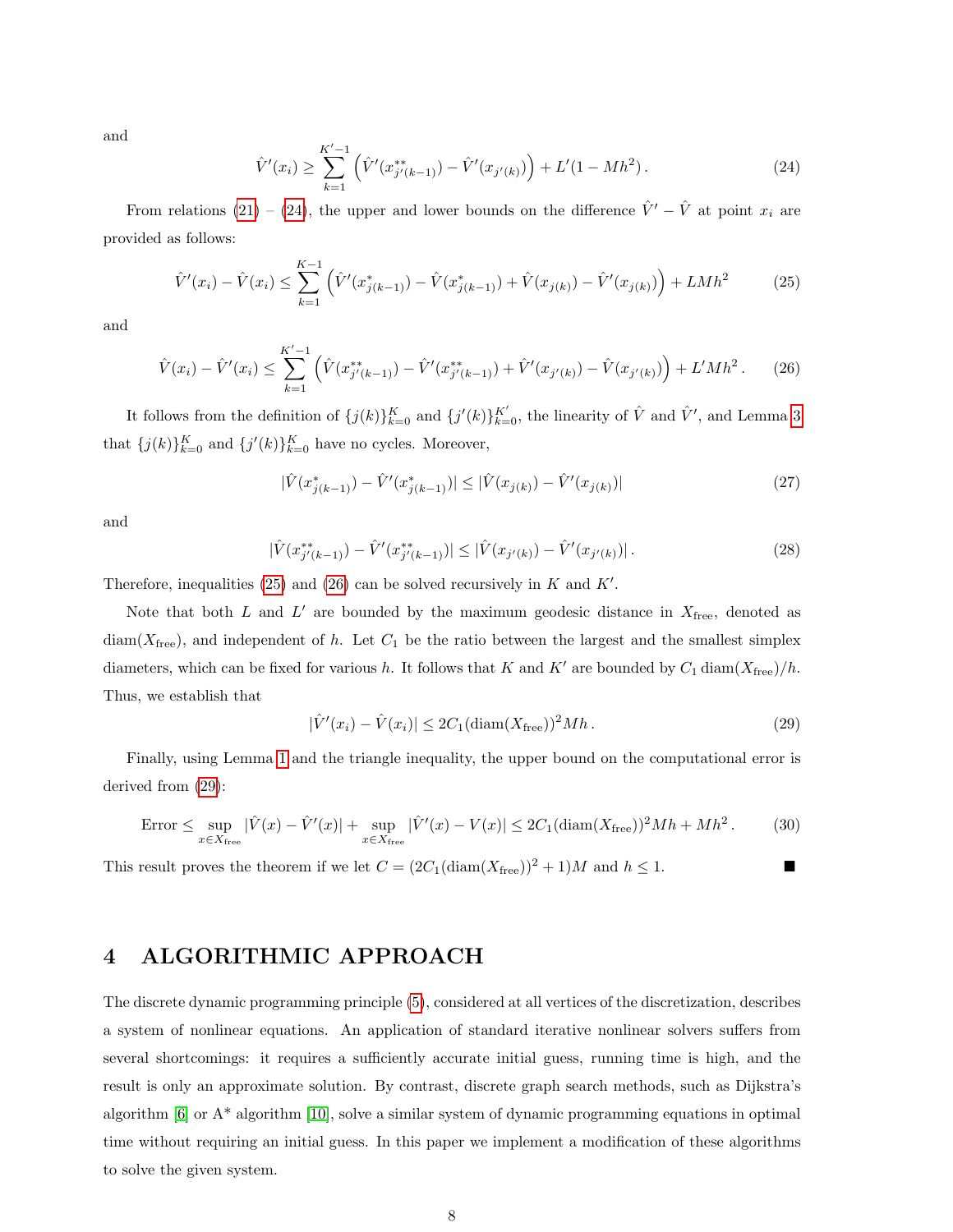### <span id="page-8-1"></span>4.1 Simplicial Dijkstra algorithm

We propose a Simplicial Dijkstra algorithm (SDA) that evaluates the function  $\hat{V}$  in increasing order of its values using a priority queue, similarly to Dijkstra's graph search algorithm. Under minimal conditions, which we establish later in this paper, our implementation guarantees that equation [\(5\)](#page-3-2) is solved only once for each vertex. Thus, the entire computation is done in one "sweep" through the mesh; see Algorithm [1](#page-0-0) for details.

| Algorithm 1 Simplicial Dijkstra Algorithm                                                                                           |  |
|-------------------------------------------------------------------------------------------------------------------------------------|--|
| <b>Input:</b> Simplicial complex $(X_d, \mathcal{T})$ , goal set $X_{\text{goal}}$                                                  |  |
| <b>Output:</b> Approximation of cost-to-go function, $V_i$ , at all vertices $x_i$ of simplicial complex                            |  |
| 1: Initialize priority queue Q of all vertex indices. Set priority key $K_i \leftarrow 0$ , for all $x_i \in X_{\text{goal}}$ , and |  |
| $\hat{K}_i \leftarrow \infty$ , otherwise                                                                                           |  |
| 2: while $Q$ is not empty do                                                                                                        |  |
| Pop j with least key $\hat{K}_i$ from Q<br>3:                                                                                       |  |
| Set $\hat{V}_i \leftarrow \hat{K}_i$<br>4:                                                                                          |  |
| for all $T \in \mathcal{N}(j)$ do<br>5:                                                                                             |  |
| for all $i \in T \setminus \{j\}$ do<br>6:                                                                                          |  |
| $\hat{V}^* \leftarrow \text{minloc}(i, T, X_d)$<br>7:                                                                               |  |
| if $\hat{V}^* < \hat{K}_i$ then<br>8:                                                                                               |  |
| Update key of i to $\hat{V}^*$ in Q<br>9:                                                                                           |  |

Algorithm [1](#page-0-0) is identical to Dijkstra's graph search algorithm if the complex is a graph (i.e., a 1 complex), and minloc computes the distance to the neighboring vertex. In our case, however, minloc is defined to satisfy [\(5\)](#page-3-2) for general meshes.

### <span id="page-8-2"></span>4.2 Local minimization problem

To satisfy [\(5\)](#page-3-2), minloc must return a solution to the local minimization problem

<span id="page-8-0"></span>
$$
\hat{V}^* = \inf_{\alpha_j} \left\{ \sum_{j \in T_i} \alpha_j \hat{V}_j + ||x_i - \sum_{j \in T_i} \alpha_j x_j|| \right\}
$$
\n(31)

for any given i and T, subject to linear constraints  $\alpha_j \geq 0$  for all  $j \in T_i$  and  $\sum_{j \in T_i} \alpha_j = 1$ . Note that the local minimization problem is equivalent to the shortest path problem between vertex  $x_i$  and the proper face of simplex  $T$  opposite  $x_i$ . The terminal cost on the face is given by linear interpolation of values  $\hat{V}_j$  at vertices previously computed. We propose a geometric algorithm to solve [\(31\)](#page-8-0) exactly for simplices of any dimension; see Algorithm [2](#page-0-0) for details.

To interpret Algorithm [2,](#page-0-0) consider a two-dimensional simplex (triangle). Assume  $x_3$  is a vertex with unknown  $\hat{V}_3$ , and without loss of generality, consider  $\hat{V}_1 \leq \hat{V}_2$  to be known at vertices  $x_1$  and  $x_2$ , respectively. In this setting, the problem is to find the shortest path from  $x_3$  to the line segment between points  $x_1$  and  $x_2$ , given a linear terminal cost  $\hat{V}$  such that  $\hat{V}(x_1) = \hat{V}_1$  and  $\hat{V}(x_2) = \hat{V}_2$ .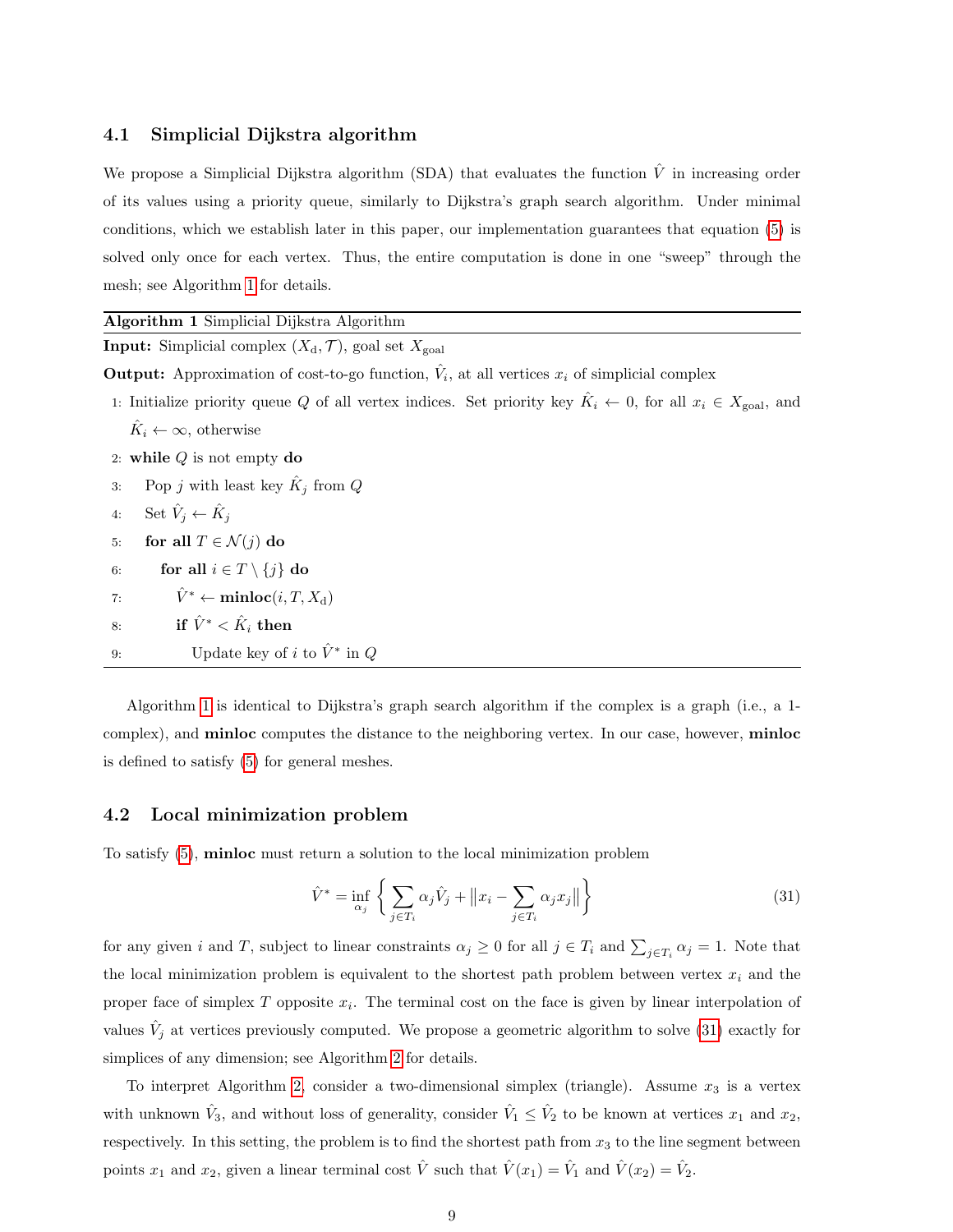#### Algorithm 2 Function minloc

**Input:** Vertex *i*, simplex *T*, vertex coordinates  $X_d$ 

Output: Solution to minimization problem [\(31\)](#page-8-0)

- 1: Restrict T to face  $J \subset T$  such that all  $\hat{V}_j$  for  $j \in J$  are known
- 2: Let  $\hat{V}_{\text{max}} = \max_{j \in J} \hat{V}_j$  and  $j_{\text{max}} = \arg \max_{j \in J} \hat{V}_j$
- 3: Calculate normal vector  $\vec{n}$  to planar section of  $\hat{V}_{\text{max}}$  level set of cost-to-go function (Fig. [2\)](#page-9-0).
- 4: Calculate distance vector from  $x_i$  to plane orthogonal to  $\vec{n}$  and passing through  $x_{j_{\text{max}}}$  (Fig. [3\)](#page-10-0).
- 5: if no barycentric coordinate of distance vector within simplex is negative then
- 6: return  $\hat{V}_{\rm max} + \langle x_i x_{j_{\rm max}}, \vec{n} \rangle$
- 7: else
- 8: Restrict J to subset of non-negative barycentric coordinates and repeat from step 2

For the considered shortest path problem, the level sets of the cost-to-go function  $\hat{V}$  are illustrated in Fig. [2.](#page-9-0) Each level set consists of two line segments bitangent to two circular arcs, one of which may be of zero radius. Two cases are considered:  $x_3$  belongs to a line segment or  $x_3$  belongs to a circular arc. In the first case, the shortest path is orthogonal to the line segment of the level set  $\{x \mid \hat{V}(x) = \hat{V}_2\};$ see Fig. [3.](#page-10-0) Hence, the solution is given by the signed distance to the line segment,  $\langle x_3 - x_2, \vec{n} \rangle$ , plus the cost-to-go function value on the segment,  $\hat{V}_2$ . In the second case, the shortest path terminates either at  $x_1$  or at  $x_2$ ; see Fig. [4.](#page-10-1) Thus, the solution to the local minimization problem is the lower of  $\hat{V}_1 + ||x_3 - x_1||$  and  $\hat{V}_2 + ||x_3 - x_2||$ . Finally, consider the distance vector from vertex  $x_3$  to the line embedding the linear segment of  $\{x \mid \hat{V}(x) = \hat{V}_2\}$ . This vector is within the triangle in the first case, and outside otherwise. Using barycentric coordinates of the distance vector, we have thus found a criterion to distinguish between the two cases considered.

<span id="page-9-0"></span>

Figure 2: Level sets of  $\hat{V}(x)$  consist of two line segments bitangent to two circular arcs. One of the circular arcs is of zero radius if  $\hat{V}(x) \leq \hat{V}_2$ .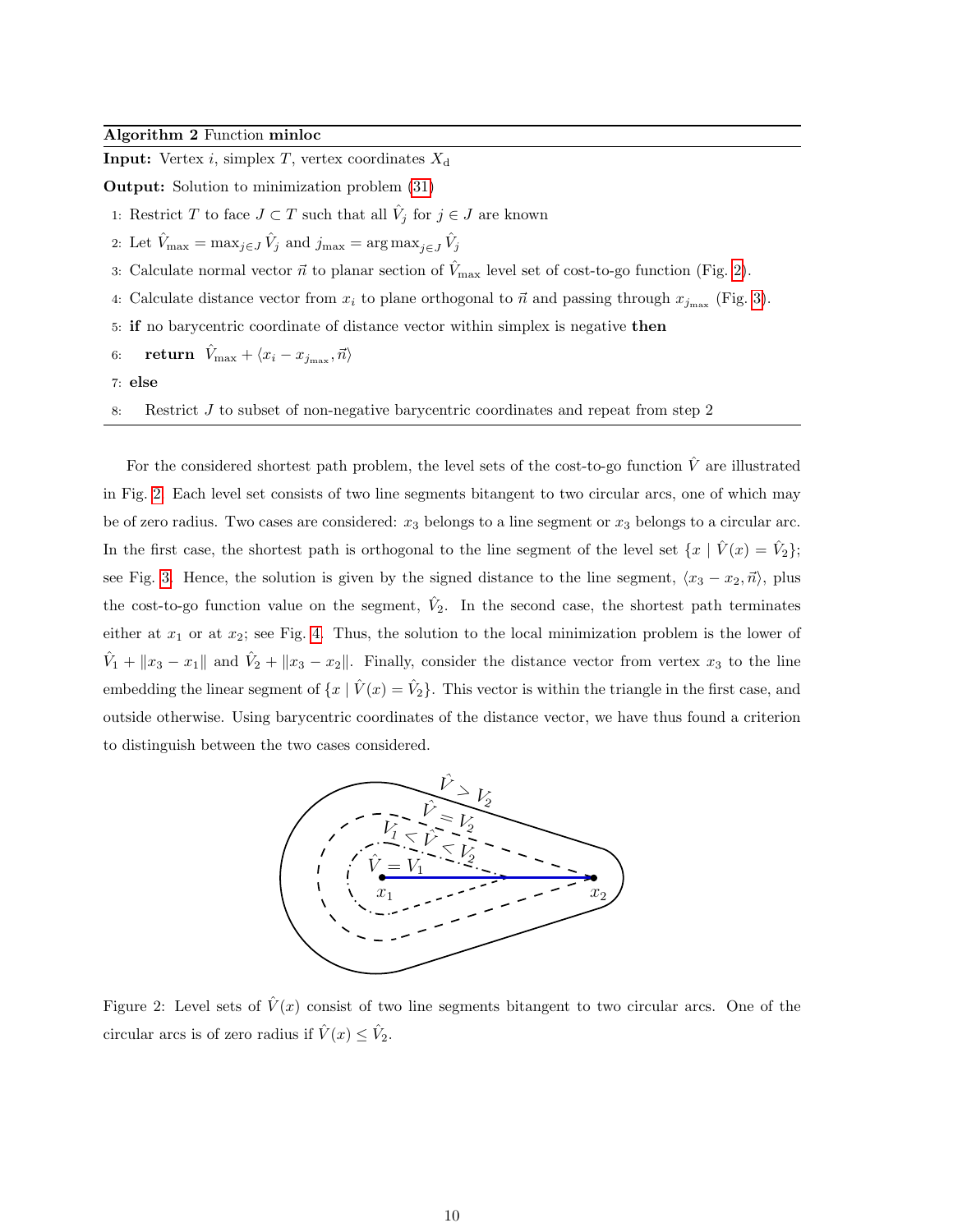<span id="page-10-0"></span>

Figure 3: The shortest path intersects the linear segment of the level set. In this case  $\hat{V}_3 = \hat{V}_2 + \langle x_3 - \hat{V}_3 \rangle$  $x_2, \vec{n}\rangle,$  in which  $\langle\cdot,\cdot\rangle$  is a scalar product of two vectors.

<span id="page-10-1"></span>

Figure 4: The shortest path intersects the circular arc of the level set. In this case  $\hat{V}_3 = \hat{V}_1 + ||x_1 - x_3||$ .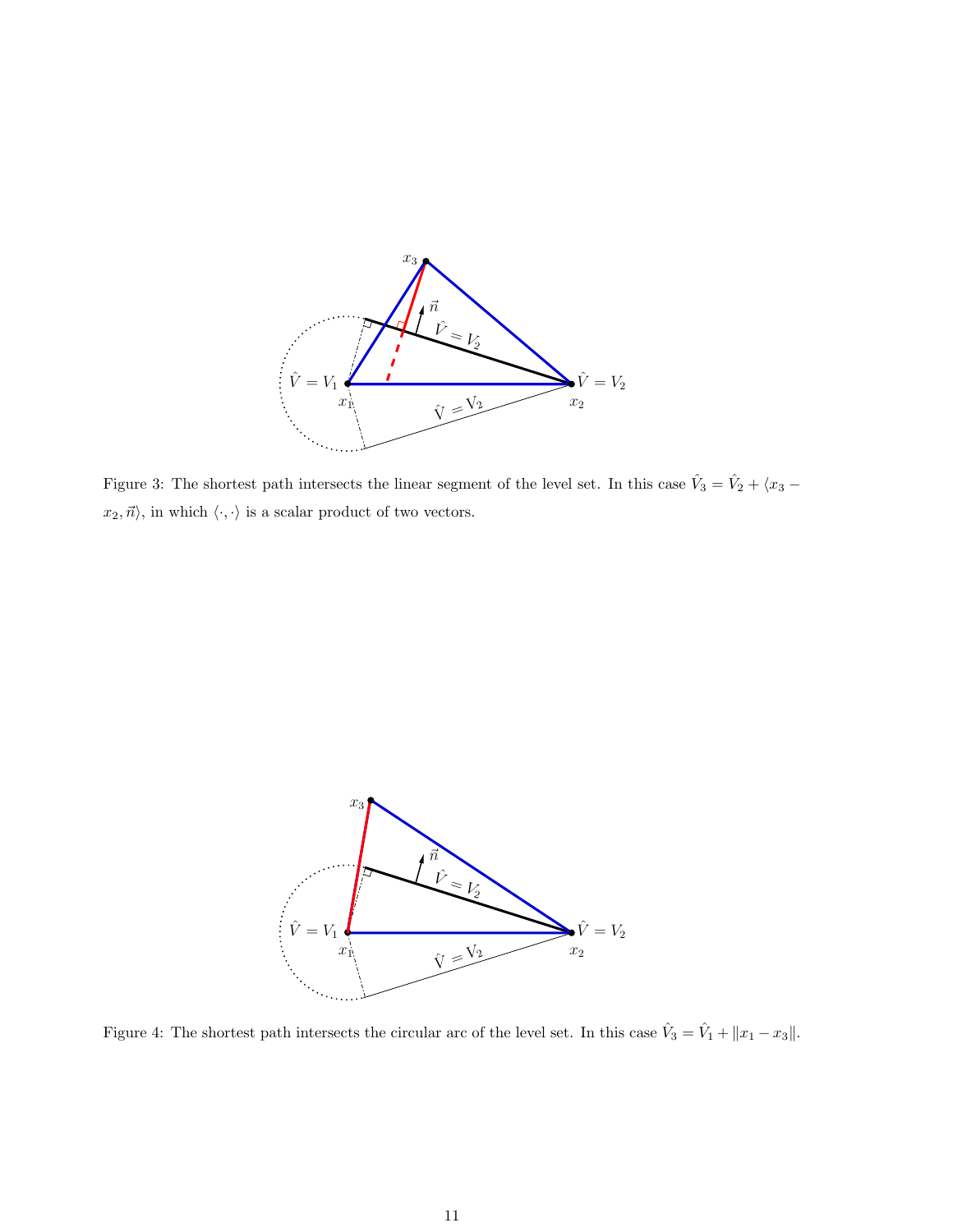## <span id="page-11-0"></span>4.3 Simplicial A\* algorithm

The SDA outlined in Section [4.1](#page-8-1) computes the approximate cost-to-go function in the entire environment regardless of the robot's initial configuration. If  $x_{\text{init}}$  is known, however, then it is desirable to perform costly computations only in the vicinity of the optimal path. In the discrete case, the A\* graph search algorithm accomplishes this by employing a heuristic at each iteration of Dijkstra's algorithm [\[10\]](#page-18-6). We propose a Simplicial A\* algorithm (SAA) by invoking a similar heuristic at each iteration of the SDA that narrows the focus of computations to vertices along the shortest path; see Algorithm [3](#page-0-0) for details.

Algorithm 3 Simplicial A\* Algorithm

**Input:** Simplicial complex  $(X_d, \mathcal{T})$ , goal set  $X_{goal}$ , initial position of robot  $x_{init}$ .

**Output:** Approximation of cost-to-go function,  $\hat{V}_i$ , in all vertices  $x_i$  in neighborhood of optimal path.

1:  $\hat{H}_i \leftarrow \text{heuristic}(x_i, x_{\text{init}})$  for all  $x_i \in X_{\text{goal}}$ 

2: Initialize priority queue Q of all vertices. Set priority key  $\hat{K}_i \leftarrow \hat{H}_i$ , for all  $x_i \in X_{\text{goal}}$ , and  $\hat{K}_i \leftarrow \infty$ , otherwise

- 3: while  $Q$  is not empty do
- 4: Pop *i* with least key  $\hat{K}_i$  from  $Q$
- 5: Set  $\hat{V}_i \leftarrow \hat{K}_i \hat{H}_i$
- 6: for all  $T \in \mathcal{N}(i)$  do
- 7: for all  $j \in T \setminus \{i\}$  do
- 8:  $\hat{V}^* \leftarrow \text{minloc}(j, T, X_d)$
- $\hat{H}_j \leftarrow \textbf{heuristic}(x_j, x_{\text{init}})$
- 10:  $\qquad \qquad \textbf{if} \,\, \hat{V}^* + \hat{H}_j < \hat{K}_j \,\, \textbf{then}$
- 11: Update key of j to  $\hat{V}^* + \hat{H}_j$  in Q

Algorithm [3](#page-0-0) is identical to Algorithm [1](#page-0-0) in case of the trivial heuristic corresponding to no prior knowledge of the initial configuration. Although, if the heuristic approximates the cost-to-come function (i.e., the optimal cost of reaching the point from the initial state), then the SAA advances towards the initial configuration since  $\hat{H}(x) + \hat{V}(x)$  is generally lower in this direction than in any other directions. Moreover, if the heuristic is admissible ( $\hat{H}$  is an underestimate of the true cost-to-come function [\[10\]](#page-18-6)) and consistent (covered in the next section), then the solution given by the SAA is identical to the solution given by the SDA at the evaluated vertices.

#### 4.4 Requirements on meshes

If there is no nonnegative cycle in the graph, Dijkstra's graph search algorithm computes the cost-togo function correctly in finite time. We refer to this property as correctness of Dijkstra's algorithm. Similarly to Dijkstra's algorithm, the correctness of the SDA and the SAA requires extra conditions on a simplicial mesh.

The correctness of the SDA is guaranteed, provided the discrete Bellman's principle satisfies the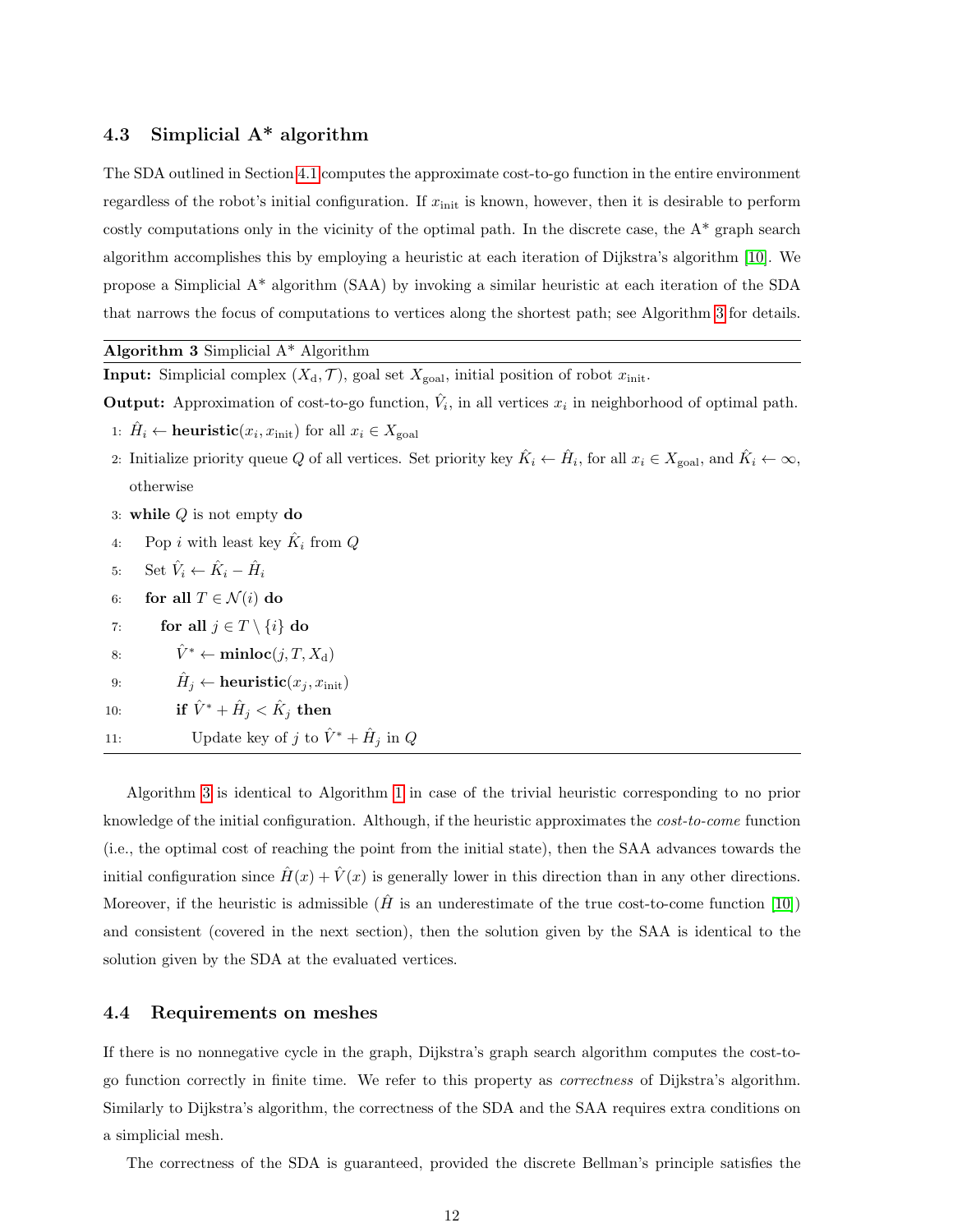<span id="page-12-5"></span><span id="page-12-0"></span>causality property: for any i and j sharing a simplex, value  $\hat{V}_i$  depends on value  $\hat{V}_j$  if  $\hat{V}_j \leq \hat{V}_i$ . This property parallels to the edge weight positivity condition for Dijkstra's algorithm, which implies the nonnegative cycle condition. For the SDA, the causality property is satisfied if the following holds for [\(31\)](#page-8-0):

$$
\hat{V}^* > V_j \text{, for all } j \text{ such that } \alpha_j > 0. \tag{32}
$$

The acute simplicial mesh guaranties [\(32\)](#page-12-0). We demonstrate this for the two-dimensional case in the setting of the geometric construction from Section [4.2.](#page-8-2) First, notice that  $\hat{V}^* \geq \hat{V}_1$ . Second,  $\hat{V}^*$  depends on  $\hat{V}_2$  only if vertex  $x_3$  belongs to a linear segment of the corresponding level set. Hence, it follows from Fig. [3](#page-10-0) that  $\hat{V}^* \geq \hat{V}_2$  if the projection of  $x_3 - x_2$  on  $\vec{n}$  is positive, which holds if the angle between edges incident at vertex  $x_3$  is acute. Thus, as in [\[1\]](#page-17-7), in 2D the correctness of the SDA is guaranteed if the triangulation is acute. Moreover, this geometric argument extends to higher dimensions, in which case we say a discretization is acute if the angles between all pairs of incident edges are acute.

The correctness of the SAA is implied by the modified causality property: for any  $i$  and  $j$  sharing a simplex, the value  $\hat{V}_i$  depends on the value  $\hat{V}_j$  if

<span id="page-12-1"></span>
$$
\hat{H}_i + \hat{V}_i \ge \hat{H}_j + \hat{V}_j, \text{ or } \hat{H}_j - \hat{H}_i \le \hat{V}_i - \hat{V}_j.
$$
\n
$$
(33)
$$

In [\(33\)](#page-12-1) we replace  $\hat{V}_i - \hat{V}_j$  with its minimum provided  $\hat{V}_i$  depends on  $\hat{V}_j$ . In the two-dimensional case, the minimum is achieved if  $\vec{n}$  is parallel to the side opposite  $x_j$ ; see Fig. [3.](#page-10-0) Hence,

<span id="page-12-3"></span><span id="page-12-2"></span>
$$
\hat{V}_i - \hat{V}_j \le ||x_i - x_j||\cos(\beta),\tag{34}
$$

in which  $\beta$  is the angle between edges incident at vertex  $x_i$ . It follows from [\(33\)](#page-12-1) and [\(34\)](#page-12-2) that

$$
\hat{H}_j - \hat{H}_i \le ||x_i - x_j||\cos(\beta) \tag{35}
$$

must be satisfied for correctness. If  $H$  satisfies [\(35\)](#page-12-3), then it is called *consistent*. Higher-dimensional cases are analogous, except that  $\beta$  must be replaced with the maximum angle (minimum cosine) between any two edges incident at vertex  $x_i$ . In addition to the mesh requirements for the SDA, the heuristic must be consistent for the SAA correctness.

All of the requirements on meshes can be summarized in the following theorem.

**Theorem 5** (Correctness). If the mesh is acute, then the SDA is correct. If additionally  $\hat{H}$  is consistent, then the SAA is correct.

Proof. The derivations above prove the theorem.

The *airline distance* is a commonly used heuristic for the  $A^*$  algorithm [\[10\]](#page-18-6), but it fails to satisfy [\(35\)](#page-12-3). Nevertheless, a rescaled airline distance provides a consistent heuristic. We introduce a mesh quality parameter

<span id="page-12-4"></span>
$$
\gamma = \min_{T \in \mathcal{T}} \min_{i,j,k \in T} \cos(\angle(x_i, x_j, x_k)), \qquad (36)
$$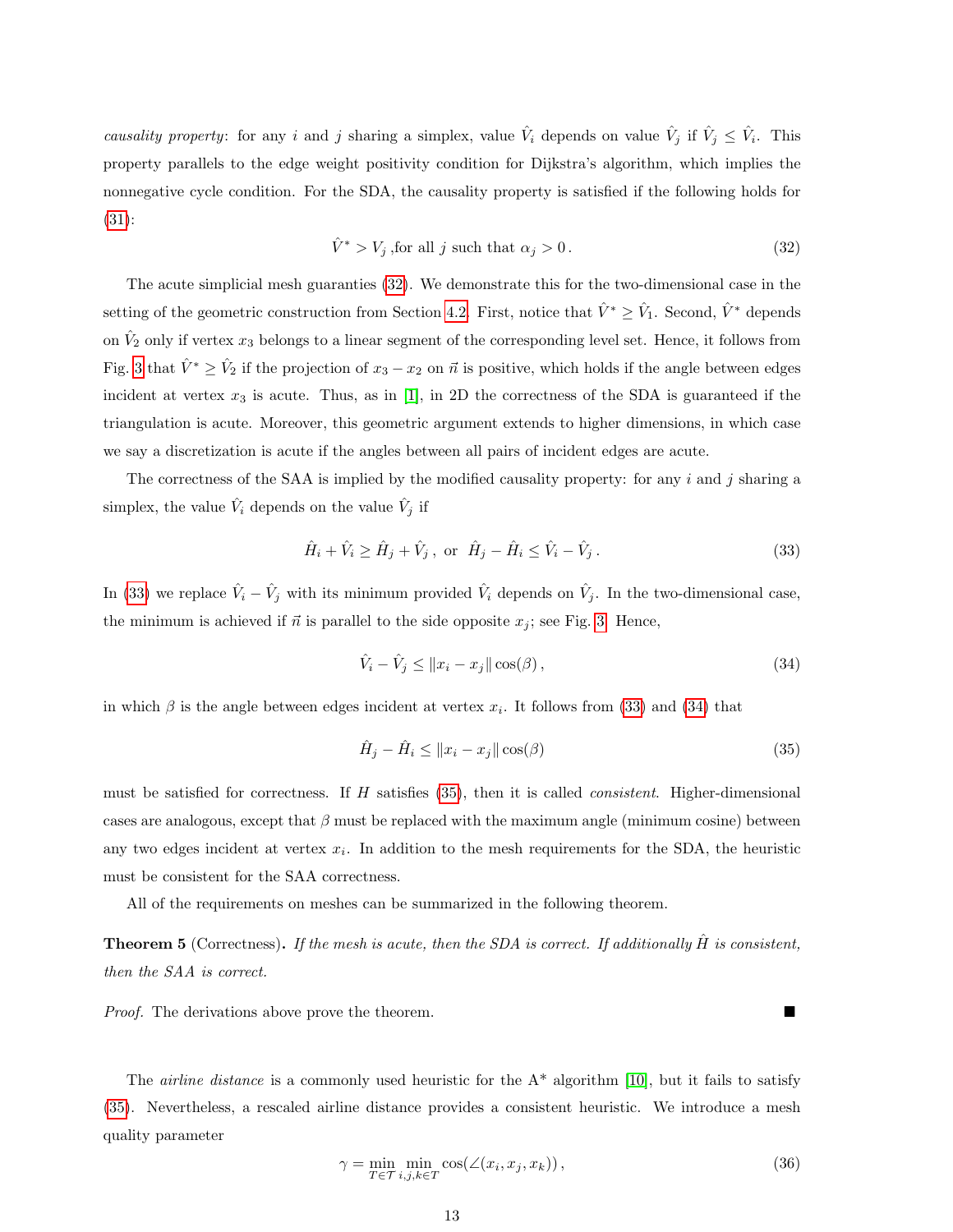<span id="page-13-1"></span>in which  $\angle(x_i, x_j, x_k)$  is the radian measure of the angle between vectors  $x_i - x_j$  and  $x_k - x_j$ . The parameter  $\gamma$  measures the regularity of a mesh, with  $\gamma < 0$  indicating there is at least one non-acute simplex and  $\gamma = 1/2$  for the "perfect" 2D equilateral triangulation. It follows, from the triangle inequality and [\(36\)](#page-12-4), that the airline distance multiplied by  $\gamma$  satisfies [\(35\)](#page-12-3). Furthermore, as the mesh regularity improves, the parameter  $\gamma$  increases, and the rescaled heuristic becomes increasingly usable.

If parameter  $\gamma$  is small, then the rescaled airline distance is closer to the trivial heuristic, and the SAA has very little advantage over the SDA. Nevertheless, the rescaling coefficient and hence the quality of the heuristic can be improved significantly by implementing a virtual edge flip [\[1\]](#page-17-7). Figure [5](#page-13-0) illustrates the idea of the virtual edge flip in 2D: the local minimization problem at vertex  $x_1$  is solved for red simplices instead of the blue simplex. Red simplices are built using vertex  $x_4$ , which is opposite face  $(x_2, x_3)$  within the green simplex (blue and green simplices are required to share the face  $(x_2, x_3)$ ). Using a virtual edge flip we can improve  $\gamma$  for a 2D equilateral triangulation up to  $\sqrt{3}/2$ . In higher dimensions the improvement is less pronounced, but three-dimensional experiments show that a virtual edge flip still provides reasonable  $\gamma > 1/2$ .

<span id="page-13-0"></span>

Figure 5: Virtual edge flip trick in 2D.

## 5 RESULTS and DISCUSSION

In this section, we investigate the convergence of the proposed numerical algorithms and their applicability to real-world problems. The convergence was tested on a simple 2D environment with a circular goal region and no obstacles. In this case, the cost-to-go function is known, and, hence, the error can be computed precisely in any standard function space norm, namely sup-norm,  $L_1$ -norm, and  $L_2$ -norm. Numerical solutions were computed using the SDA on multiple meshes with various mesh quality pa-rameters h. The convergence results along with the slope 1 lines, as a visual aid, are plotted on Fig. [6.](#page-14-0) Our experiment confirms the linear convergence rate, proven in Theorem [4.](#page-5-7)

We further test the proposed algorithms on real-world problems by considering three different scenarios: 1) a two-dimensional environment, 2) a two-dimensional manifold, and 3) a three-dimensional environment. In all test cases, polygonal obstacles were introduced. Meshes were generated using Gmsh software [\[9\]](#page-17-8). The same algorithms were applied, regardless of a problem's dimensionality or topology.

Figure [7](#page-14-1) shows level sets of the approximate cost-to-go function in the 2D environment with obstacles. The black level sets are computed using the SDA, and the white level sets are computed using the SAA.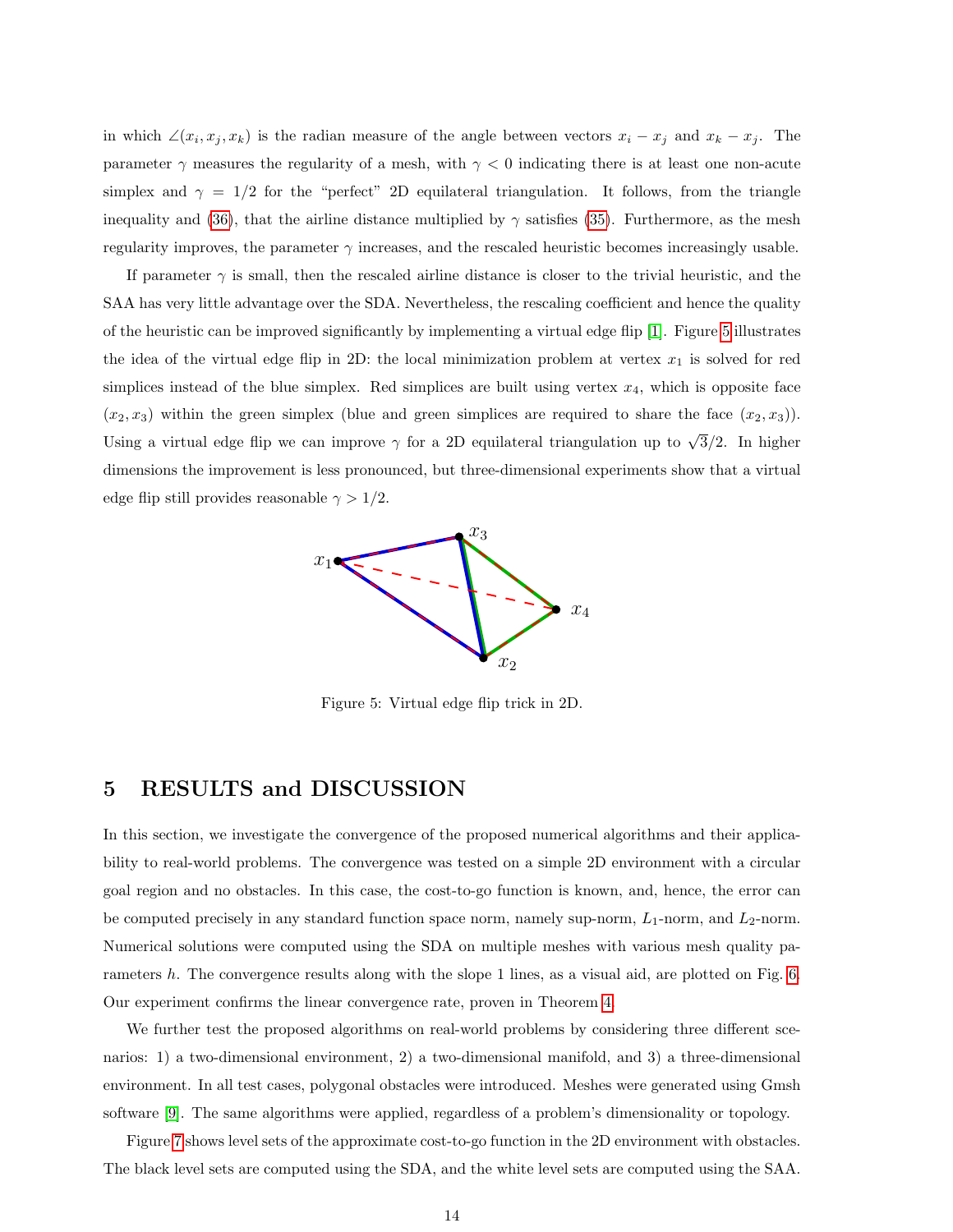<span id="page-14-0"></span>

Figure 6: The plot of error in sup-norm,  $L_1$ -norm, and  $L_2$ -norm. Dashed lines are the slope 1 reference.

<span id="page-14-1"></span>The thick white line surrounds vertices computed by the SAA. As we can see, implementing a heuristic focuses the SAA on vertices primarily in the direction of the robot's location. Moreover, values of  $\hat{V}$ at vertices computed by the SAA are identical to those computed by the SDA, and level sets coincide. Hence, the resulting optimal paths are identical.



Figure 7: Level sets of  $\hat{V}$  in the 2D environment with obstacles (gray) computed using the SDA (black) and the SAA (white).

Level sets of  $\hat{V}$  computed on a 2D torus with obstacles are shown on Fig. [8.](#page-15-0) From this experiment, it is evident that the proposed interpolation-based approach generalizes to finding shortest paths (geodesics) on manifolds. As expected, the SAA outperforms the SDA by exploring fewer vertices.

In Fig. [9](#page-15-1) two slices of level sets of  $\hat{V}$  for a 3D environment with obstacles are illustrated. The black level sets correspond to SDA computations and white level sets correspond to SAA computations. As we can see, both algorithms extend to 3D cases. Moreover, the SDA explores more vertices than the SAA, and the trend remains in higher dimensions.

To compare the performance of the SDA vs. the SAA, we introduce two performance measures: the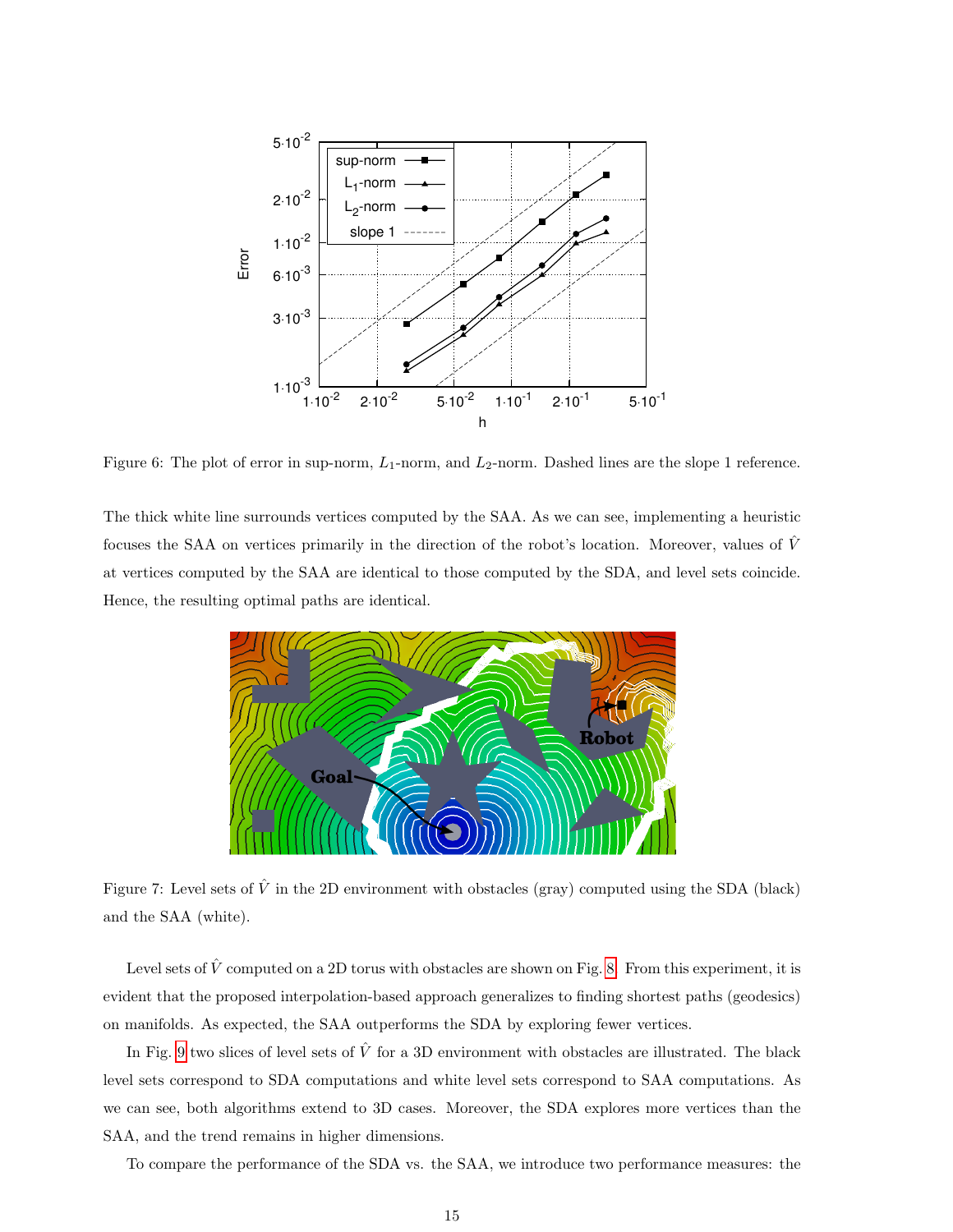<span id="page-15-0"></span>

Figure 8: Level sets of  $\hat{V}$  on a torus with obstacles computed using the SDA (black) and the SAA (white).

<span id="page-15-1"></span>

Figure 9: Level sets of  $\hat{V}$  in a the 3D environment with obstacles computed using the SDA (black) and the SAA (white).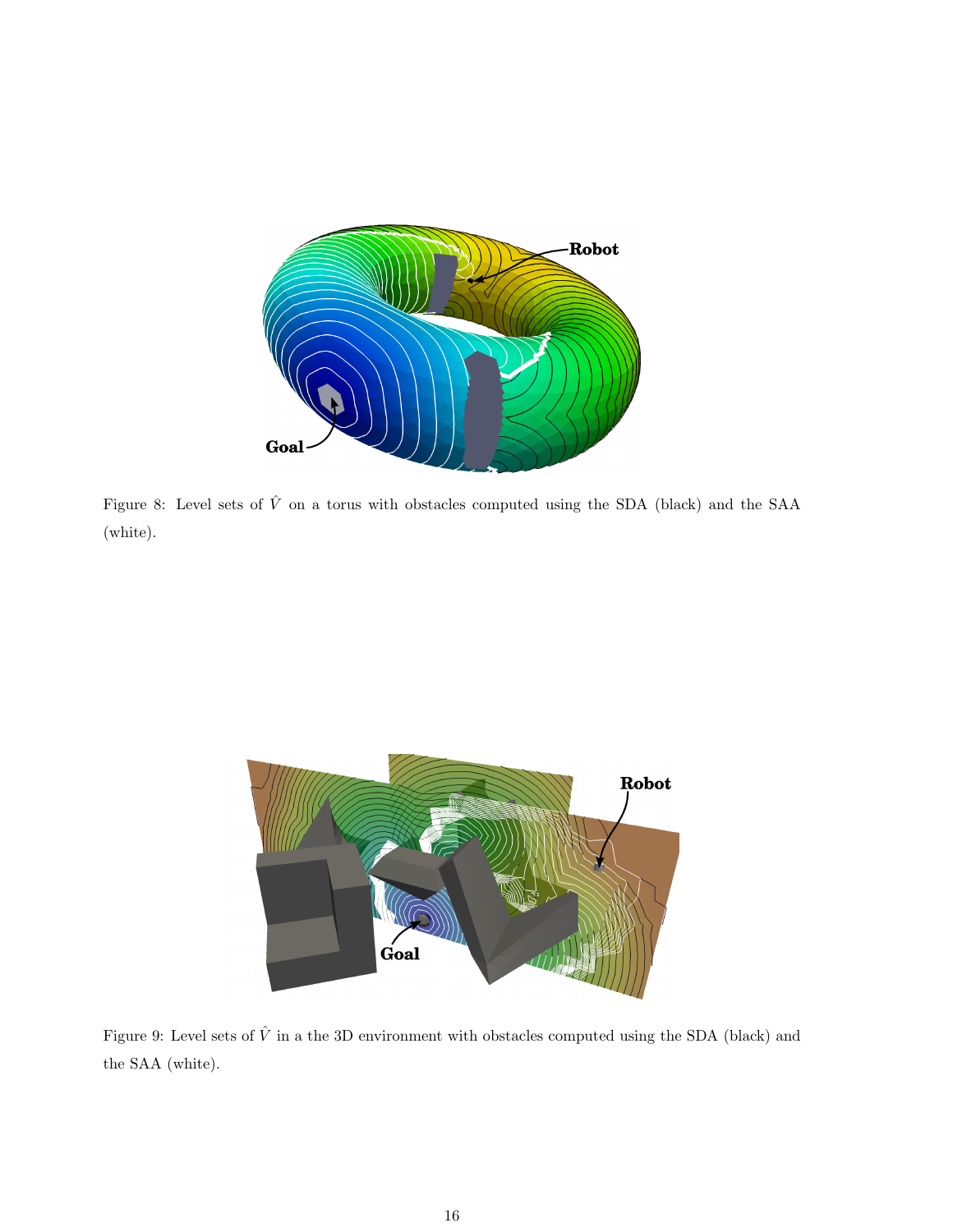number of minloc function calls and the number of computed vertices. The former is a better metric since the local minimization problem is computationally expensive. The latter, however, is adequate in case memory is limited. As we can see from Table [1,](#page-16-0) the SAA consistently outperforms the SDA in both measures introduced above for all experiments considered. The running time of a Python implementation on Intel Core i7 3GHz is also illustrated in Table [1.](#page-16-0) We would like to emphasize that the proposed algorithms are not optimized for online computations, and there is space for improvement.

<span id="page-16-0"></span>

| Experiment | Algorithm  | Performance Measure |            |                    |
|------------|------------|---------------------|------------|--------------------|
|            |            | minloc call $#$     | vertex $#$ | running time (sec) |
| $2D$ obs.  | <b>SAA</b> | 15202               | 727        | 2.16               |
|            | <b>SDA</b> | 31314               | 1539       | 4.16               |
| 2D torus   | <b>SAA</b> | 274240              | 11550      | 72.91              |
|            | <b>SDA</b> | 557112              | 23395      | 138.35             |
| $3D$ obs.  | <b>SAA</b> | 837297              | 4515       | 131.82             |
|            | <b>SDA</b> | 1675890             | 9693       | 426.03             |

Table 1: Performance of SDA and SAA

# 6 CONCLUSIONS

In summary, we have developed an interpolation-based method for approximating the cost-to-go function associated with the Euclidean shortest path problem over a simplicial complex. We introduced simplicial versions of Dijkstra's algorithm and the  $A^*$  algorithm to compute the approximate cost-to-go function from the system of the discrete dynamic programming equations efficiently. We have shown that both algorithms find a first-order accurate solution when provided with an acute mesh, and a consistent and admissible heuristic in case of the SAA. The key features of the proposed framework are:

- The implementation is independent of the dimension or topology of the environment, and it relies solely on a simplicial discretization of the environment.
- For a mesh with N vertices, both algorithms have asymptotic running time  $O(N \log N)$ .
- The SAA consistently explores fewer vertices and requires fewer **minloc** function calls then the SDA for the same mesh.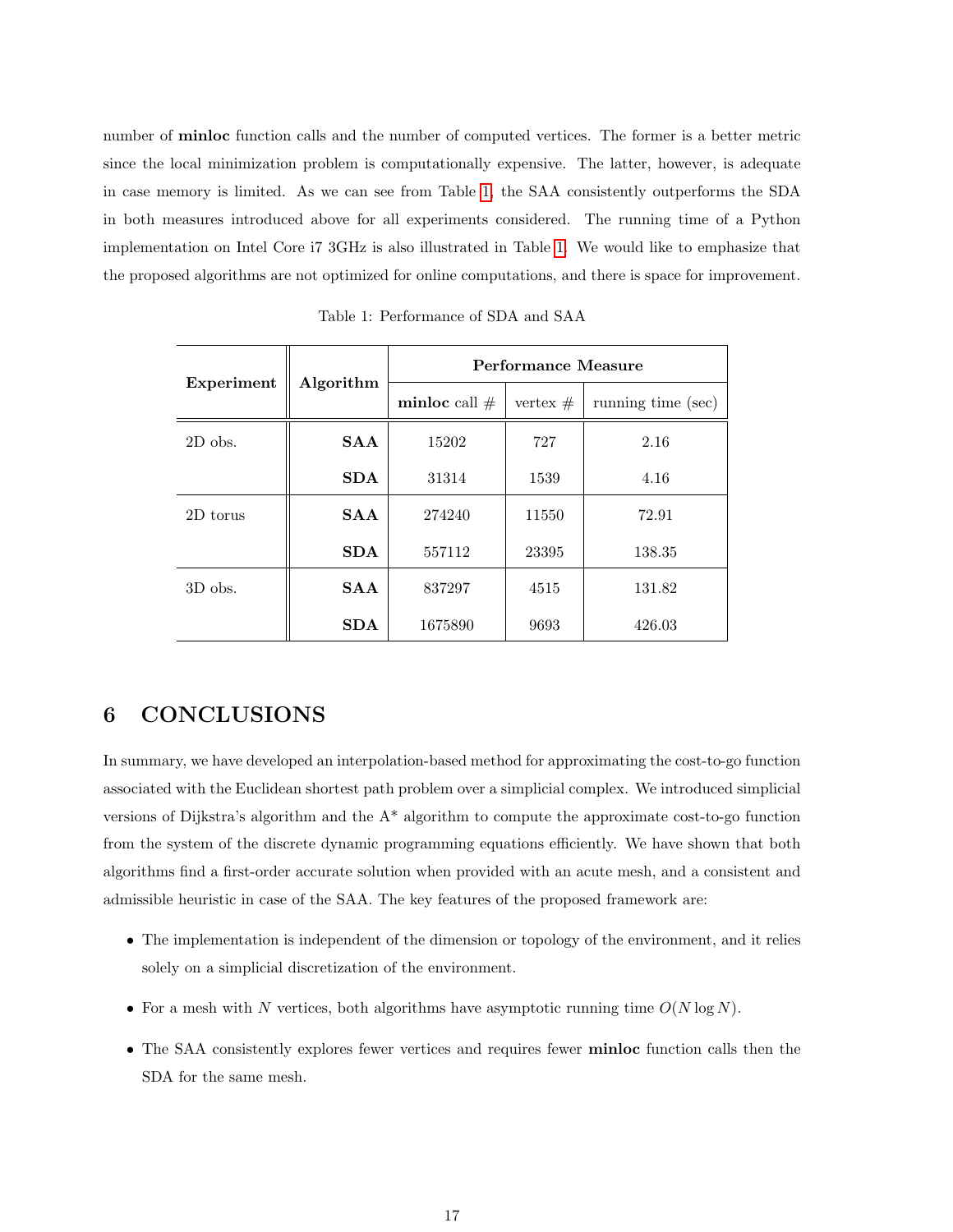#### Acknowledgments

This work is supported in part by and NSF grant 0904501 (IIS Robotics), NSF grant 1035345 (CNS Cyberphysical Systems), DARPA SToMP grant HR0011-05-1-0008, and MURI/ONR grant N00014-09- 1-1052. The authors also would like to express their gratitude to Prof. Michael T. Heath for valuable input on an earlier draft of this paper.

# REFERENCES

- <span id="page-17-7"></span>[1] T. J. Barth and J. A. Sethian. Numerical Schemes for the HamiltonJacobi and Level Set Equations on Triangulated Domains. Journal of Computational Physics, 145(1):1–40, September 1998. [4,](#page-3-3) [13,](#page-12-5) [14](#page-13-1)
- <span id="page-17-6"></span>[2] Dimitri P. Bertsekas. Dynamic Programming & Optimal Control, Vol. I. Athena Scientific, 3rd edition, May 2005. [3](#page-2-3)
- <span id="page-17-0"></span>[3] John Canny and John Reif. New lower bound techniques for robot motion planning problems. In Proceedings of 28th Annual Symposium on Foundations of Computer Science, pages 49–60, October 1987. [1](#page-0-1)
- <span id="page-17-1"></span>[4] Joonsoo Choi, Jürgen Sellen, and Chee K. Yap. Approximate Euclidean shortest path in 3-space. In Proceedings of the tenth annual symposium on Computational geometry, SCG '94, pages 41–48, New York, NY, USA, 1994. ACM. [1](#page-0-1)
- <span id="page-17-2"></span>[5] K. Daniel, A. Nash, S. Koenig, and A. Felner. Theta\*: Any-Angle Path Planning on Grids. Journal of Artificial Intelligence Research, 39:533–579, 2010. [2](#page-1-0)
- <span id="page-17-4"></span>[6] E. W. Dijkstra. A note on two problems in connexion with graphs. Numerische Mathematik, 1(1):269–271, December 1959. [2,](#page-1-0) [8](#page-7-4)
- <span id="page-17-3"></span>[7] Dave Ferguson and Anthony Stentz. Field D\*: An Interpolation-Based Path Planner and Replanner. In Sebastian Thrun, Rodney Brooks, and Hugh Durrant-Whyte, editors, Robotics Research, volume 28 of Springer Tracts in Advanced Robotics, chapter 22, pages 239–253. Springer Berlin Heidelberg, Berlin, Heidelberg, 2007. [2](#page-1-0)
- <span id="page-17-5"></span>[8] A. F. Filippov. Differential Equations with Discontinuous Righthand Sides: Control Systems (Mathematics and its Applications). Springer, 1 edition, September 1988. [3](#page-2-3)
- <span id="page-17-8"></span>[9] Christophe Geuzaine and Jean-Franois Remacle. Gmsh: A 3-d finite element mesh generator with built-in pre- and post-processing facilities. International Journal for Numerical Methods in Engineering, 79(11):1309–1331, 2009. [14](#page-13-1)